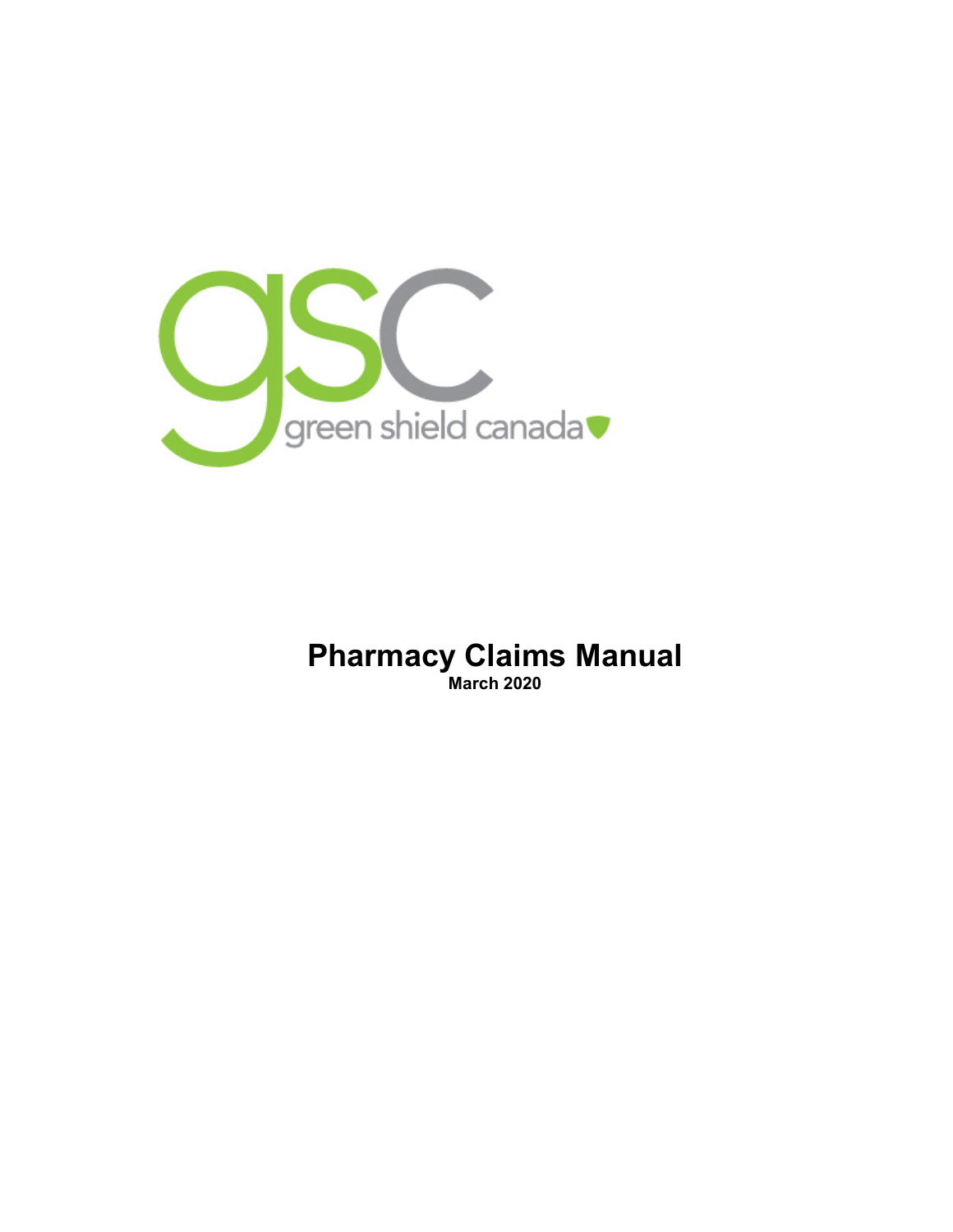

| 1.               |                   |                                                                           |  |  |  |
|------------------|-------------------|---------------------------------------------------------------------------|--|--|--|
|                  | 1.1               |                                                                           |  |  |  |
| 2.               |                   |                                                                           |  |  |  |
|                  |                   |                                                                           |  |  |  |
|                  | 2.1<br>2.2        |                                                                           |  |  |  |
|                  |                   |                                                                           |  |  |  |
| 3.               |                   |                                                                           |  |  |  |
| $\overline{4}$ . |                   |                                                                           |  |  |  |
|                  | 4.1<br>4.2<br>4.3 |                                                                           |  |  |  |
| 5.               |                   | <b>CLAIM PROCEDURES FOR ONLINE CLAIMS TRANSMISSION  8</b>                 |  |  |  |
|                  | 5.1               |                                                                           |  |  |  |
|                  |                   | Extemporaneous Mixtures, Topical Extemporaneous Compounds Policy 8<br>(a) |  |  |  |
|                  |                   | (b)                                                                       |  |  |  |
|                  |                   | (c)                                                                       |  |  |  |
|                  | 5.2               |                                                                           |  |  |  |
|                  | 5.3               |                                                                           |  |  |  |
|                  | 5.4               |                                                                           |  |  |  |
|                  | 5.5               |                                                                           |  |  |  |
|                  | 5.6<br>5.7        |                                                                           |  |  |  |
|                  | 5.8               |                                                                           |  |  |  |
|                  | 5.9               |                                                                           |  |  |  |
|                  | 5.10              |                                                                           |  |  |  |
|                  | 5.11              |                                                                           |  |  |  |
| 6.               |                   |                                                                           |  |  |  |
|                  | 6.1               |                                                                           |  |  |  |
|                  |                   | (a)                                                                       |  |  |  |
|                  |                   | (b)                                                                       |  |  |  |
|                  |                   | (c)                                                                       |  |  |  |
|                  |                   | (d)                                                                       |  |  |  |
|                  |                   | (e)                                                                       |  |  |  |
|                  |                   | (f)                                                                       |  |  |  |
|                  |                   | (g)                                                                       |  |  |  |
|                  |                   | (h)                                                                       |  |  |  |
|                  |                   | (i)                                                                       |  |  |  |
|                  |                   | (i)                                                                       |  |  |  |
|                  | 6.2<br>6.3        |                                                                           |  |  |  |
|                  | 6.4               |                                                                           |  |  |  |
|                  | 6.5               |                                                                           |  |  |  |
|                  | 6.6               |                                                                           |  |  |  |
|                  | 6.7               |                                                                           |  |  |  |
|                  | 6.8               |                                                                           |  |  |  |
|                  | 6.9               |                                                                           |  |  |  |
|                  | 6.10              |                                                                           |  |  |  |
|                  | 6.11              |                                                                           |  |  |  |
|                  | 6.12              |                                                                           |  |  |  |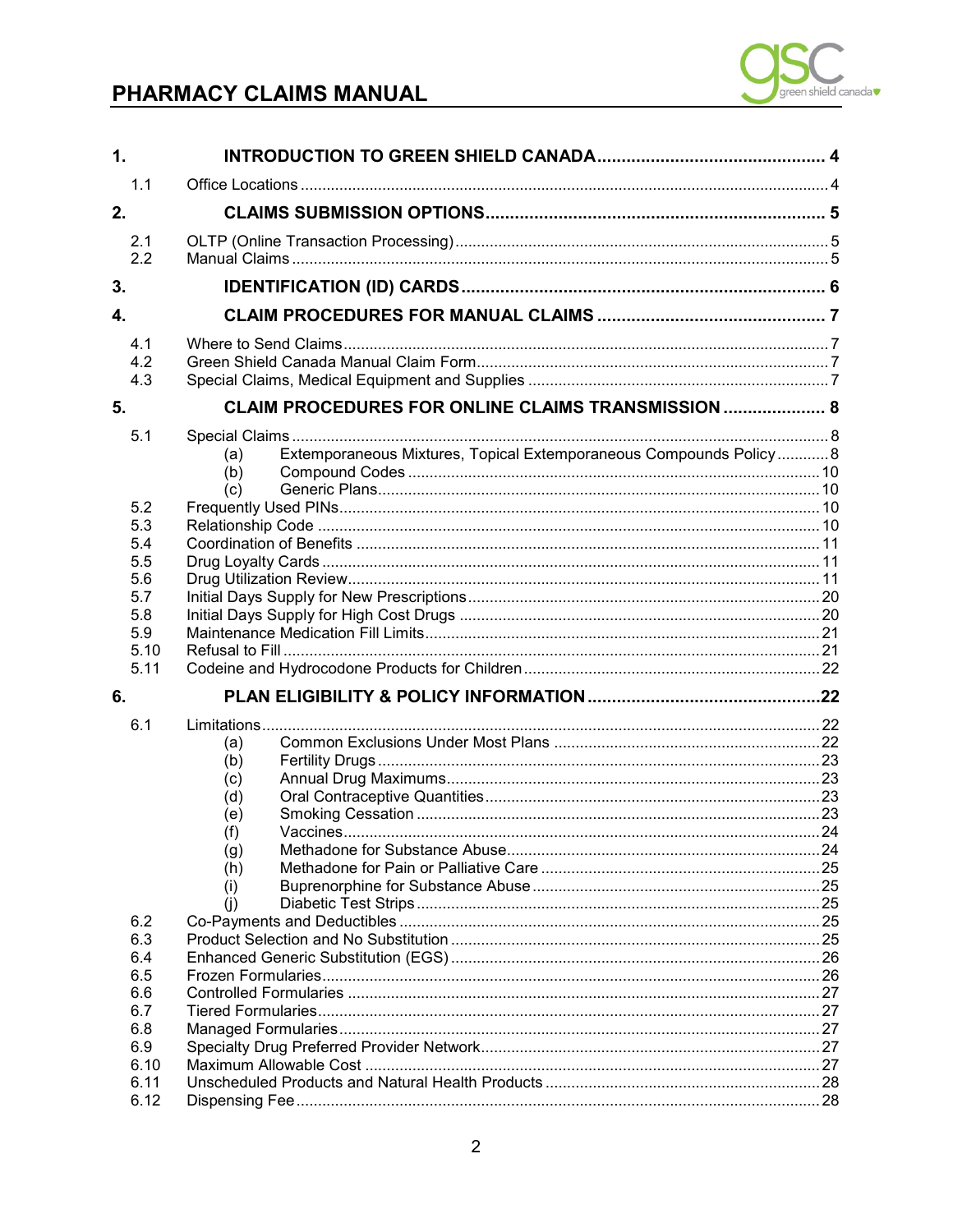

| 6.13 |                                                   |  |
|------|---------------------------------------------------|--|
| 6.14 |                                                   |  |
| 6.15 |                                                   |  |
| 6.16 |                                                   |  |
| 6.17 |                                                   |  |
| 6.18 |                                                   |  |
| 7.   |                                                   |  |
| 7.1  |                                                   |  |
| 8.   | PRESCRIPTION RECEIPTS FOR PATIENTS WHO PAY CASH30 |  |
| 9.   |                                                   |  |
|      |                                                   |  |
|      |                                                   |  |
|      |                                                   |  |
|      |                                                   |  |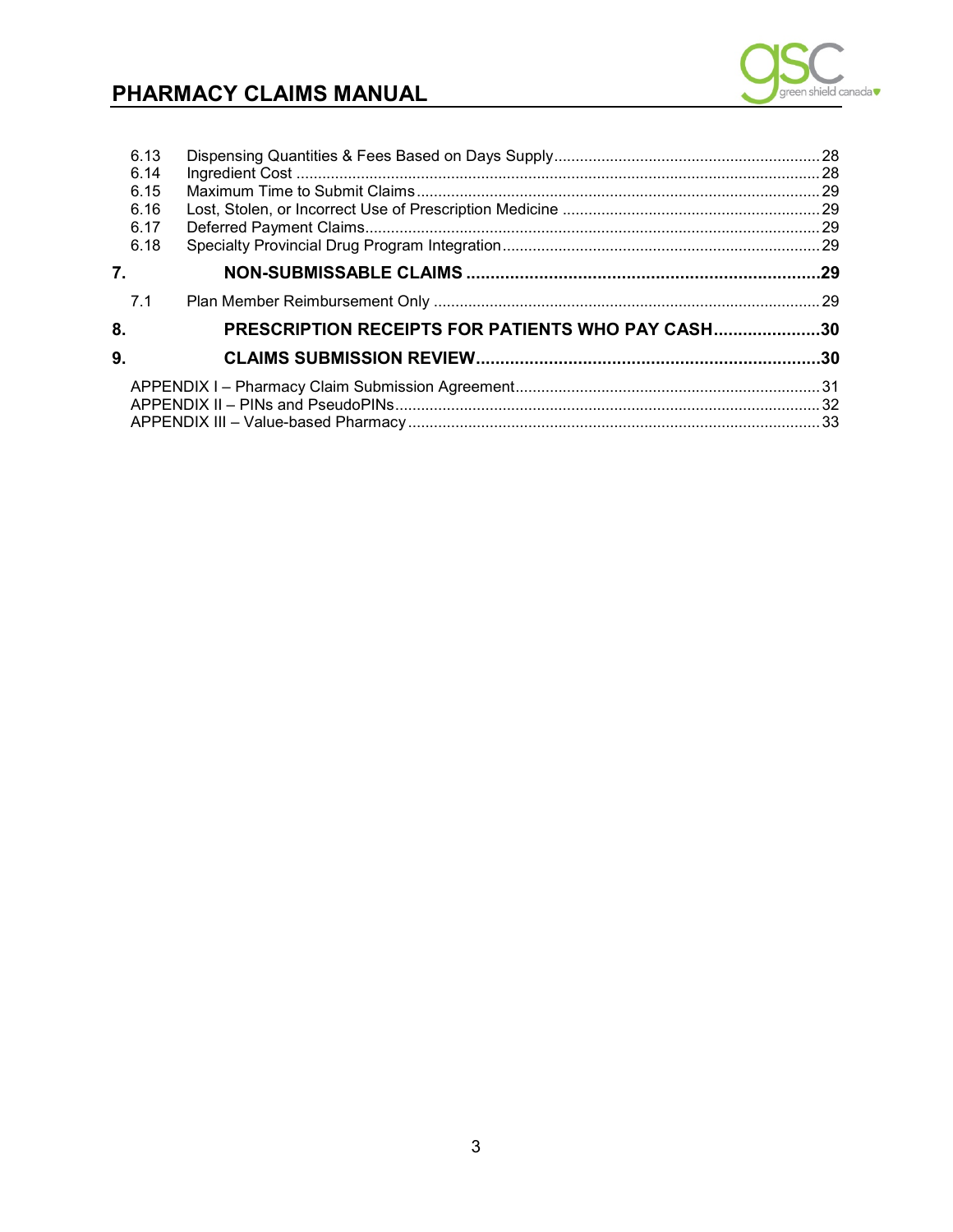

### <span id="page-3-0"></span>**1. INTRODUCTION TO GREEN SHIELD CANADA**

 Green Shield Canada (GSC) is a not-for-profit corporation federally registered by the in Windsor, Ontario, with executive offices in Toronto, Ontario. Sales offices are located in Windsor, London, and Toronto, Ontario; Montreal and Quebec City, Quebec; Calgary, Office of the Superintendent of Financial Institutions. The head office of the company is Alberta; and Vancouver, British Columbia.

GSC is governed by a board of directors, made up of representatives from the provider professions, business, labour, and management. GSC administers benefit plans – including drug, dental care, extended health services, audio and vision, as well as semi private hospital and nursing home – for groups and individuals.

 The drug plans provide prescription drugs to plan members upon the presentation of pharmacy for the drugs and services rendered. In addition, our service agreement provides for repayment to the plan members under certain conditions where participating their identification card to a participating pharmacy. GSC is billed directly by the pharmacies are not available.

 Some extended health plans also provide for the dispensing of prescription drugs, but payment in some cases must be made by the plan member directly to the pharmacy at the time of dispensing. The plan member then must request a reimbursement from GSC, in accordance with their contract and/or deductible features.

### **1.1 Office Locations**

### **Southwestern Region**

### **WINDSOR – Head Office and Claims Processing for Canada**

8677 Anchor Drive, P.O. Box 1606 Windsor, Ontario N9A 6W1 Phone: 519.739.1133 1.888.711.1119

### **LONDON**

225 Queens Avenue, Suite 1220 London, Ontario N6A 5R8 Phone: 519.673.4410 1.800.265.4429

### **Central Region**

### **TORONTO – Executive Office and Individual and Association Sales**

5140 Yonge Street, Suite 2100 Toronto, Ontario M2N 6L7 Phone: 416.221.7001 1.800.268.6613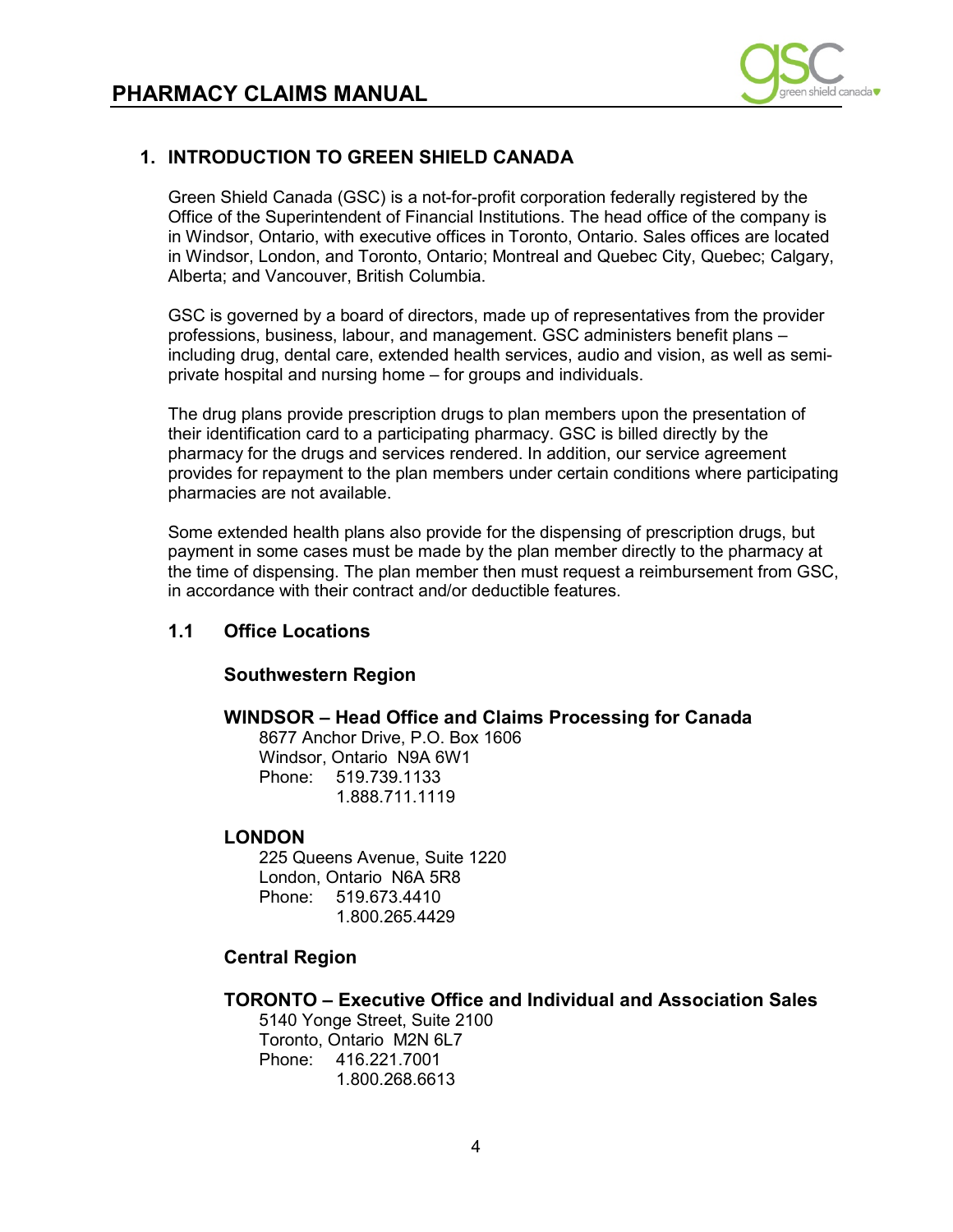

### <span id="page-4-0"></span>**MONTREAL**

2020-1002 Sherbrooke Street W. Montreal, Quebec V3J 0A9 Phone: 514.788.8938 1.855.789.9214

### **QUEBEC CITY**

Complexe Jules-Dallaire-T3 1190 - 2820 Boulevard Laurier Québec, QC G1V 0C1 Phone: 418.656.9341 1.844.201.1012

### **Western Region**

### **CALGARY**

Bow Valley Square 4 250-6th Avenue SW, Suite 1220 Calgary, Alberta T2P 3H7 Phone: 403.262.8533 1.888.962.8533

### **VANCOUVER**

Three Bentall Centre 595 Burrard Street, Suite 833, Box 49265 Burnaby, British Columbia V7X 1L2 Phone: 604.444.4408 1.800.665.1494

### **2. CLAIMS SUBMISSION OPTIONS**

### **2.1 OLTP (Online Transaction Processing)**

OLTP claims are adjudicated in real time. This procedure permits instant verification of patient and drug eligibility. The majority of claims are processed in this way using the CPhA Pharmacy Claim Standard. Any pharmacies not currently using OLTP may wish to pursue this option with their software vendor.

Transactions supported by the CPhA Claims Processing Standard Version 3.0 include:

- Claim submissions
- Reversal
- Daily Totals
- Daily reconciliation

### **2.2 Manual Claims**

GSC accepts claims paper or electronic that are generated by the various pharmacy computer software vendors. Manual claim forms may be downloaded from **[providerconnect.ca.](http://www.providerconnect.ca/)**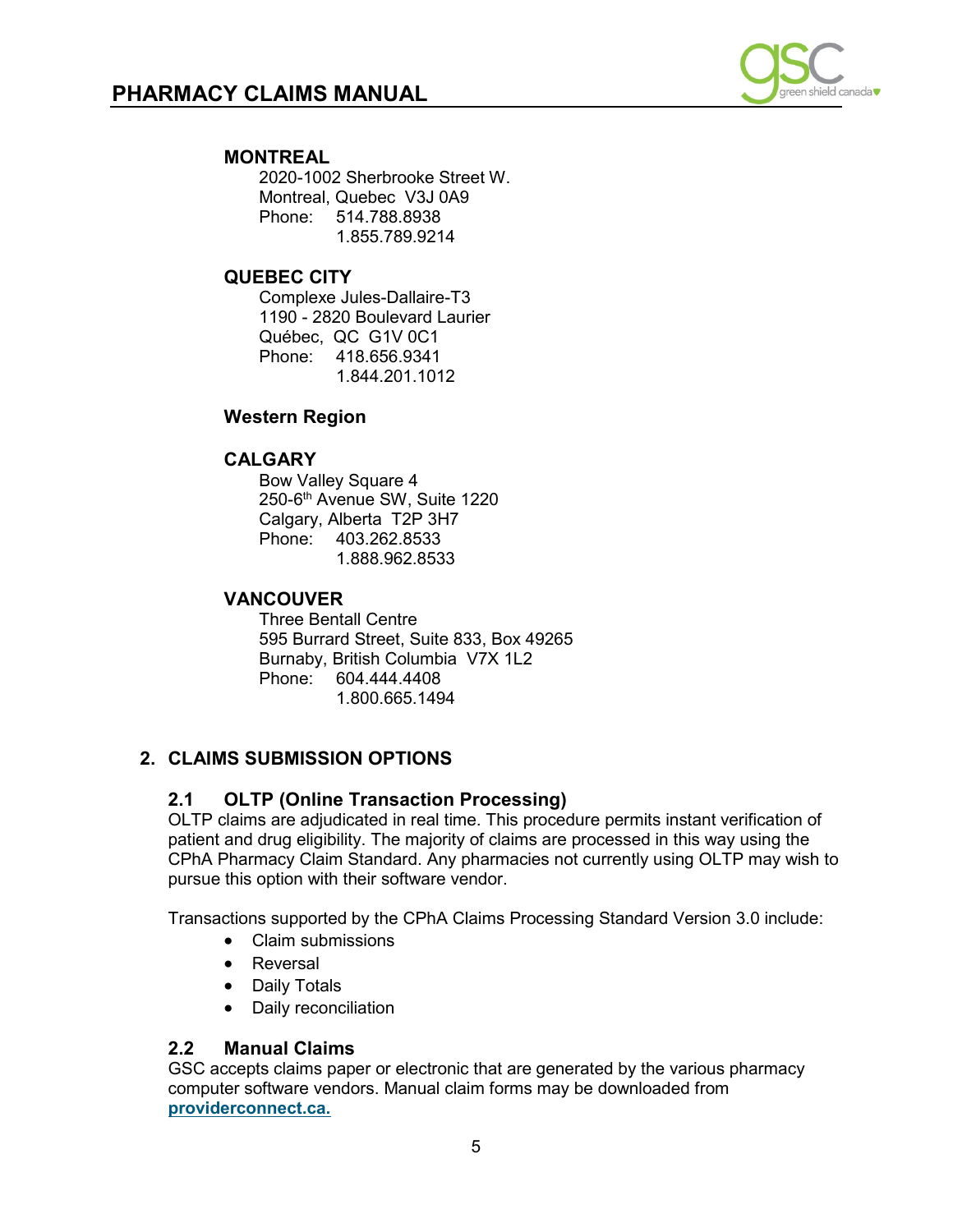

<span id="page-5-0"></span>

 When enrolled in a GSC plan, a plan member is issued an ID card. This card must be presented at the pharmacy for verification with each prescription filled. Each card contains the following information:

### **FRONT:**

- 1) Plan member name
- 2) Plan member identification number
	- a) The plan member's "family number" is the prefix numbers (before the hyphen), ABC123456789
	- b) The plan member's personal identification number is the suffix numbers (after the hyphen), i.e., 00
- 3) Company Name
- 4) GSC Contact Centre toll-free number

### **BACK:**

- 1) Dependent name and identification number
	- a) The spousal personal identification number is the suffix number 01\*
	- b) The spousal personal identification number in the case of remarriage is the suffix numbers, 21\*, 31\*, or 41\*.
	- c) The dependent personal identification number is the suffix numbers, 02\*, 03\*, 04\*, etc.

\* Each of these numbers must correspond to the correct initials of the plan member or dependent and agree with the name on the prescription.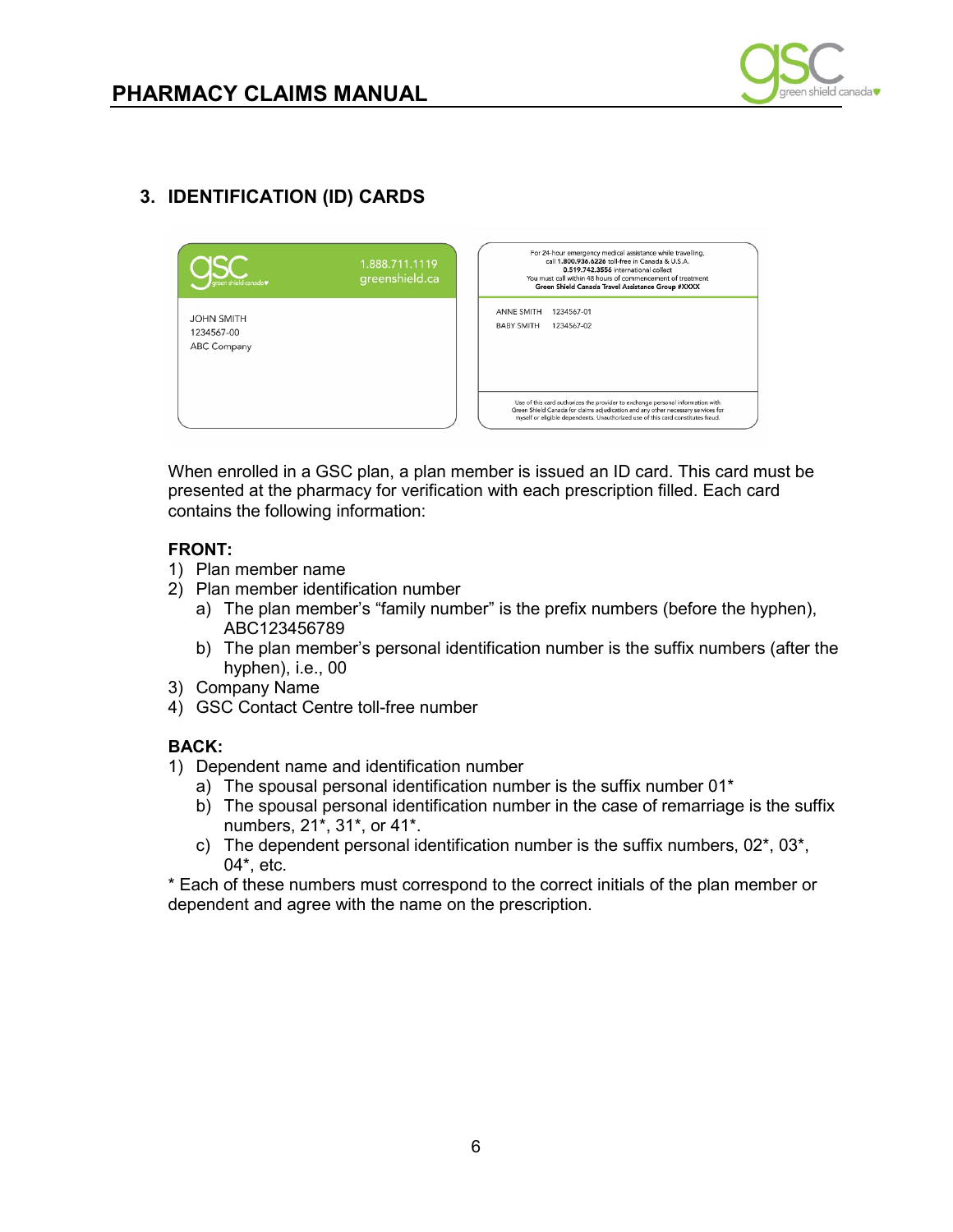

### <span id="page-6-0"></span>**4. CLAIM PROCEDURES FOR MANUAL CLAIMS**

### **4.1 Where to Send Claims**

### **Upload to GSC through providerConnect®**

- 1. Select "Send a Form or Document" from the "What You Need" drop-down menu on **[providerconnect.ca](http://www.providerconnect.ca/)**.
- 2. On the interactive form:
	- "Send Form or Document to:" select GSC
	- "Form or Document:" select Other
- 3. Complete the remainder of the form with your provider number, name, etc.
- 4. Under "Attach form or document," upload the completed and scanned claim form.
- 5. Under "Additional Information," type **Attention drug claims department**.

### **Mail claims**

Green Shield Canada 8677 Anchor Drive, P.O. Box 1606 Windsor, ON, N8N 5G1

Submit all hand-written and computer printed claim forms to the attention of: DRUG DEPARTMENT

### **4.2 Green Shield Canada Manual Claim Form**

Manual claim forms may be downloaded from **[providerconnect.ca.](http://www.providerconnect.ca/)** 

### **4.3 Special Claims, Medical Equipment and Supplies**

Examples: surgical stockings, aerochambers, and glucose monitoring systems (GMS)

These items are not benefits of any drug plan. However, they may be a benefit of the patient's extended health services (EHS) coverage.

Please follow the claim procedures outlined below:

- The pharmacy must call the GSC Contact Centre at: LOCAL 519-739-1133 TOLL FREE 1-888-711-1119
- GSC will advise of:
	- Eligibility
	- Doctor's prescription requirements
	- Full authorization

Claims must be submitted on your store invoice, not a regular drug claim form, and must contain the following:

- Patient's name and address
- GSC patient number
- Name of item provided
- Retail dollar amount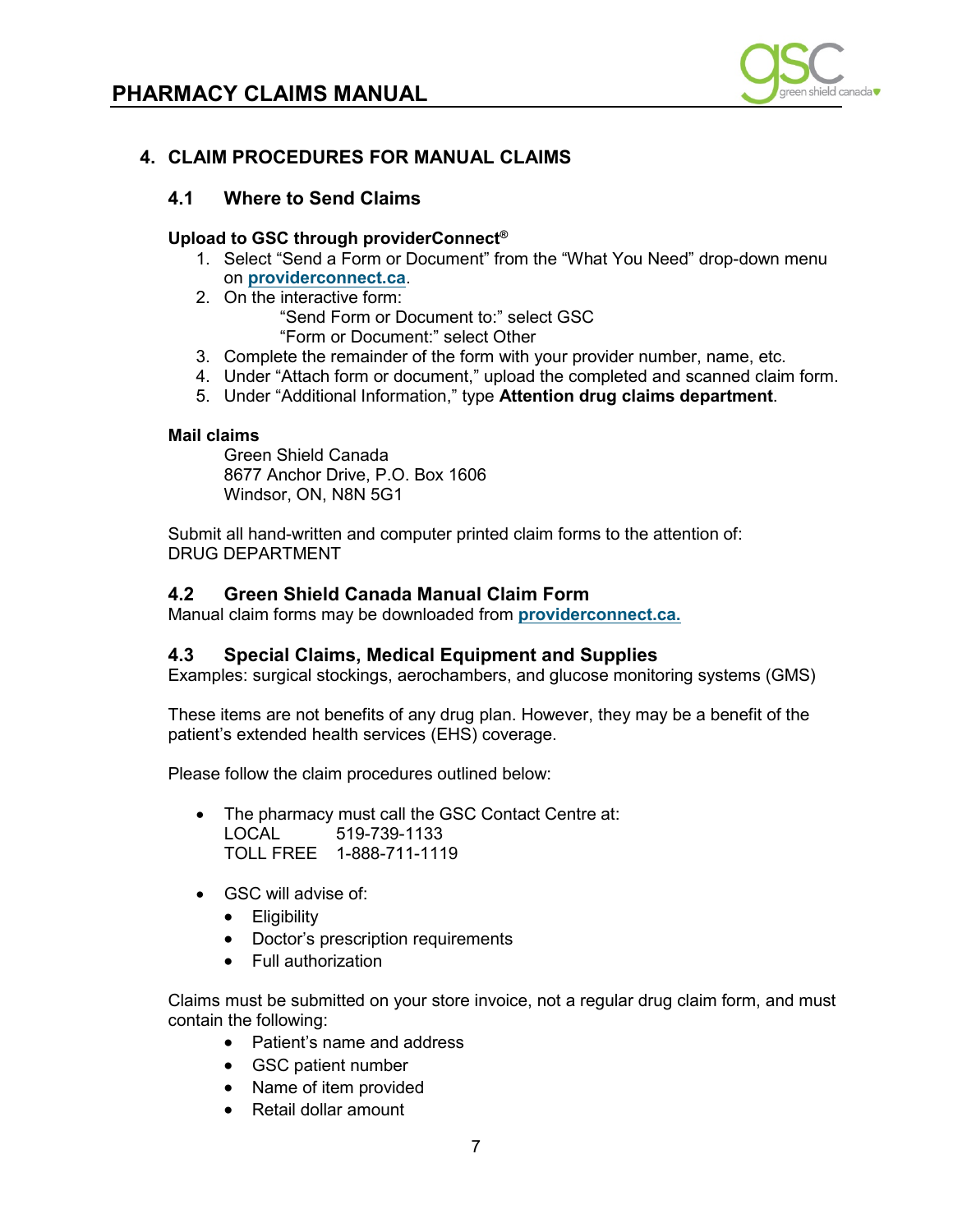

- <span id="page-7-0"></span>• Your GSC account number
- Date of service
- **Note** (a) Items required for sports activities only or as a result of work-related injury or motor vehicle accident are not eligible. When calling for pre-authorization, if the patient is a resident of a hospital or a long term care facility, we must be advised, as this may affect their eligibility for certain items. Claims are processed and payments are issued daily.
	- (b) Medical equipment and supplies are not subject to the patient's drug co-pay, however they may be subject to co-pays and/or deductibles applicable to their EHS coverage.

Submit claims by uploading the claim information to GSC on **[providerconnect.ca](http://www.providerconnect.ca/)**. Follow the steps shown above.

Or mail claims to:

Green Shield Canada 8677 Anchor Drive, P.O. Box 1606 Windsor, ON, N8N 5G1 Attention: E.H.S. Department

### **5. CLAIM PROCEDURES FOR ONLINE CLAIMS TRANSMISSION**

### **5.1 Special Claims**

### **(a) Extemporaneous Mixtures, Topical Extemporaneous Compounds Policy**

### **Topical Extemporaneous Compounds:**

**Eligible Ingredients Eligible Bases**  Camphor<br>Benzoin Tincture **Campion Control (02009609)**<br>Dermabase (00067350) Dermabase (00067350)<br>Glaxal Base (00295604) Liquor Carbonis Detergens (LCD) Coal Tar (01923129)<br>
Salicylic Acid (00094854)<br>
Coal Tar Anhydrous Lanolin (01923129) Salicylic Acid Petrolatum Jelly (00094854) Eucerin Ointment (00900907) Sulfur Taro Base (00960063) Tar Distallate Rougier Base (00964956) Erythromycin Powder Mediderm Cream Base (00961582)<br>Clindamycin Powder Clindamycin Powder Transal Base (00962511) Ketoconazole Powder Metronidazole Powder Clotrimazole Powder Miconazole Powder

One or more of any of the Eligible Ingredients may be added to:

- 1. Any of the listed Eligible Bases.
- 2. Any topical drug product that is already a benefit of the individual's drug offering.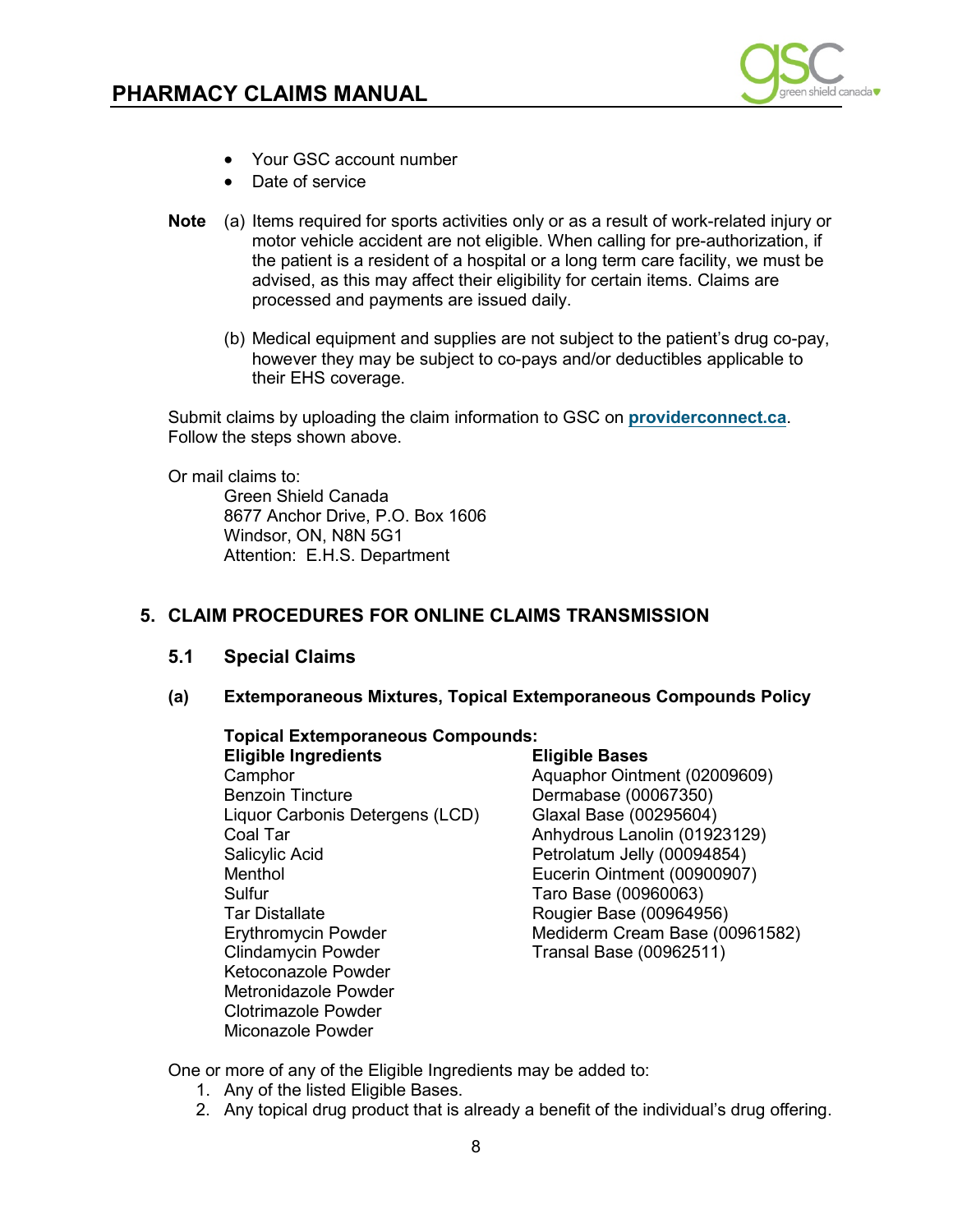

 Compounding of two or more creams/ointments that are already benefits of the plan are eligible with or without additional eligible ingredients.

 Compounds must contain an active ingredient in a therapeutic concentration that is an eligible benefit of the plan member's offering.

 Compounds for cosmetic purposes such as baldness, dry skin, or facial wrinkles are not eligible benefits.

### **Extemporaneous Compounds:**

 Any compound (oral, topical, injectable, etc.) that duplicates the formulation of a manufactured pharmaceutical product (current or discontinued) is not eligible.

Unproven compounds are not eligible benefits. For example, drugs intended for oral use that are compounded into a topical mixture would be considered unproven.

 considered "experimental" in nature is ineligible. Claims for compounds intended to be used orally, rectally, vaginally, injected, ophthalmic or otic preparations must contain a DIN of an eligible product to be covered. Compounds in which a pure raw chemical is used are ineligible. Any compounded item that is

Compounded prescriptions for "Triple P" therapy that use *Prostin VR®* as an ingredient are not eligible benefits of GSC as erectile dysfunction is not an approved indication of this product. Such claims must use alprostadil powder or *Caverject®* to be considered eligible for coverage.

 water and glycerin as eligible ingredients, it is recognized that these excipients are necessary for some compounds. The addition of such agents in small amounts will not ingredients is significant enough to be more than a simple levigating agent, the Although the GSC Compound Policy does not explicitly list levigating agents such as render the entire compound ineligible. However, in cases where the amount of such compound may be considered ineligible.

Please note that any extemporaneous compound claim submitted electronically, though paid initially, will be reversed should audit determine it ineligible based on GSC's Compound Policy.

 auditing claims. Claims are audited randomly, but may also be targeted based on a high cost in relation to the submitted DIN/PIN. Claim adjudication cannot fully determine the eligibility of each ingredient without

 Topical extemporaneous compounds should be submitted using the DIN/PIN of the vehicle (base). All other compounds should be submitted using the DIN/PIN of the active ingredient.

 If you are unsure as to the eligibility of the compound, it is recommended that you contact our Contact Centre for verification prior to submitting the claim.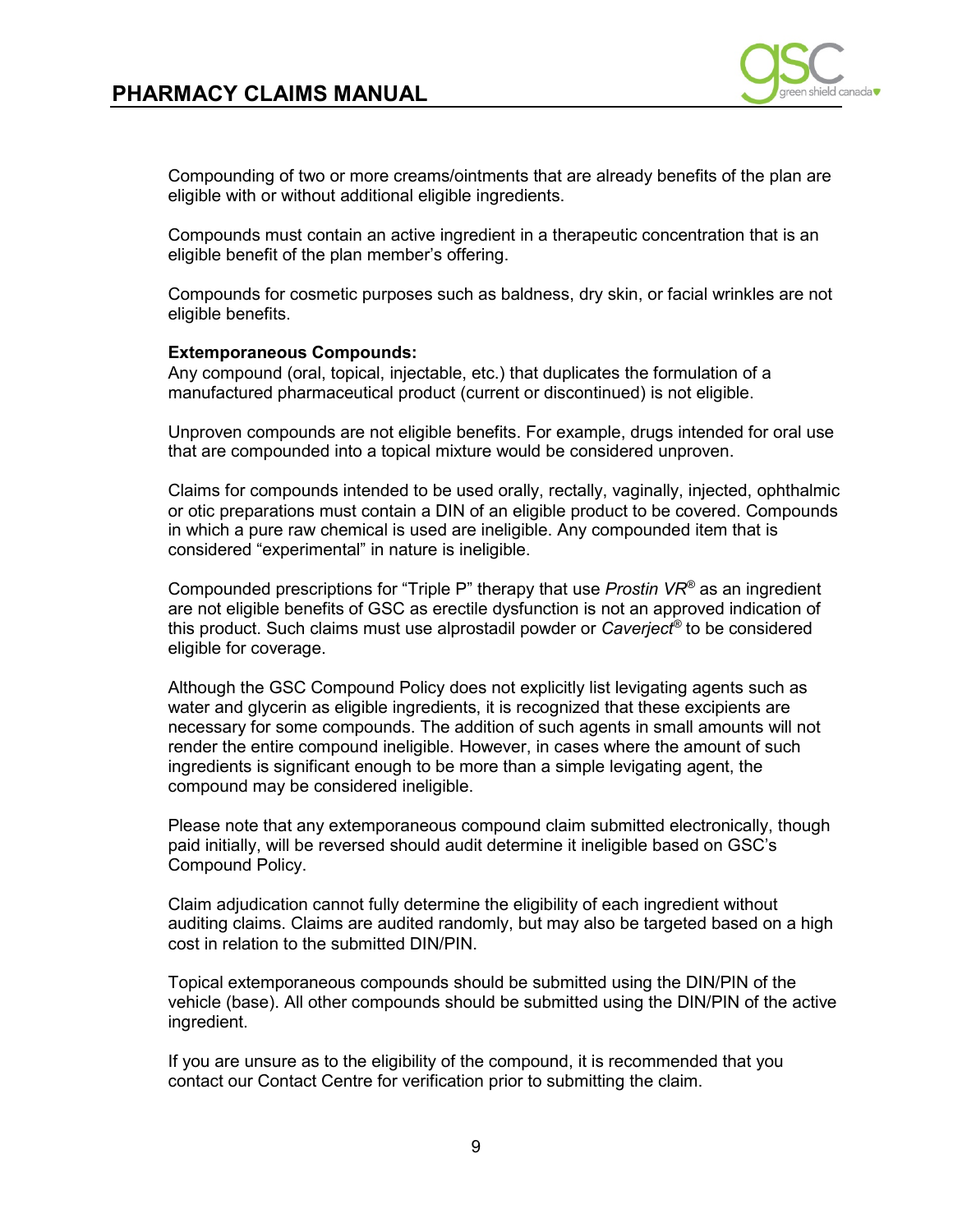

### <span id="page-9-0"></span>**(b) Compound Codes**

Below is a table of CPhA standard codes for compounded products. Please use the appropriate code for the corresponding mixture when submitting your prescription.

| Code                        | <b>Type of Compound</b>          |
|-----------------------------|----------------------------------|
|                             | compounded topical cream         |
| compounded topical ointment |                                  |
| $\mathbf{2}$                | compounded external lotion       |
| 3                           | compounded internal use liquid   |
|                             | compounded external powder       |
| 5                           | compounded internal powder       |
| 6                           | compounded injection or infusion |
|                             | compounded eye/ear drop          |
| 8                           | compounded suppository           |
| 9                           | compounded other                 |

### **(c) Generic Plans**

If a plan member/patient has a mandatory product selectable plan, product selection will occur (i.e., if a generic exists), in all applicable cases except if the doctor has specified "no substitution" (i.e., CPhA Product Selection field = 1, Doctor's choice). Our adjudication process applies this rule and returns a response code indicating that generic plan product selection has occurred.

Some GSC plans have a copayment that is dependent on product selection. A product select code of 1 (physician no substitute) or 2 (patient no substitute) should only be used in those situations where a legally interchangeable product would be otherwise available. This will ensure the application of the correct copayment.

### **5.2 Frequently Used PINs**

Use pseudo-DINs (PINs) assigned by your provincial formulary, or those created by GSC for diabetic supplies, lancets, and some other items.

A list of frequently used pseudo-DINs (PINs) is available at [providerconnect.ca](http://providerconnect.ca/) in the What You Need/Pharmacy Provider section. Instructions on accessing this list are available in Appendix II.

Billing of these items are on a cost + fee basis, therefore, the cost of the product, the markup, and the pharmacy's professional fee must be submitted in separate fields for adjudication by GSC.

### **5.3 Relationship Code**

The relationship field must always be populated as it is a requirement for some GSC plans.

Below is a table of standard codes for relationships that should be used when setting up the patient in your pharmacy system. Select the appropriate code to show the relationship of the patient to the cardholder when submitting your prescription.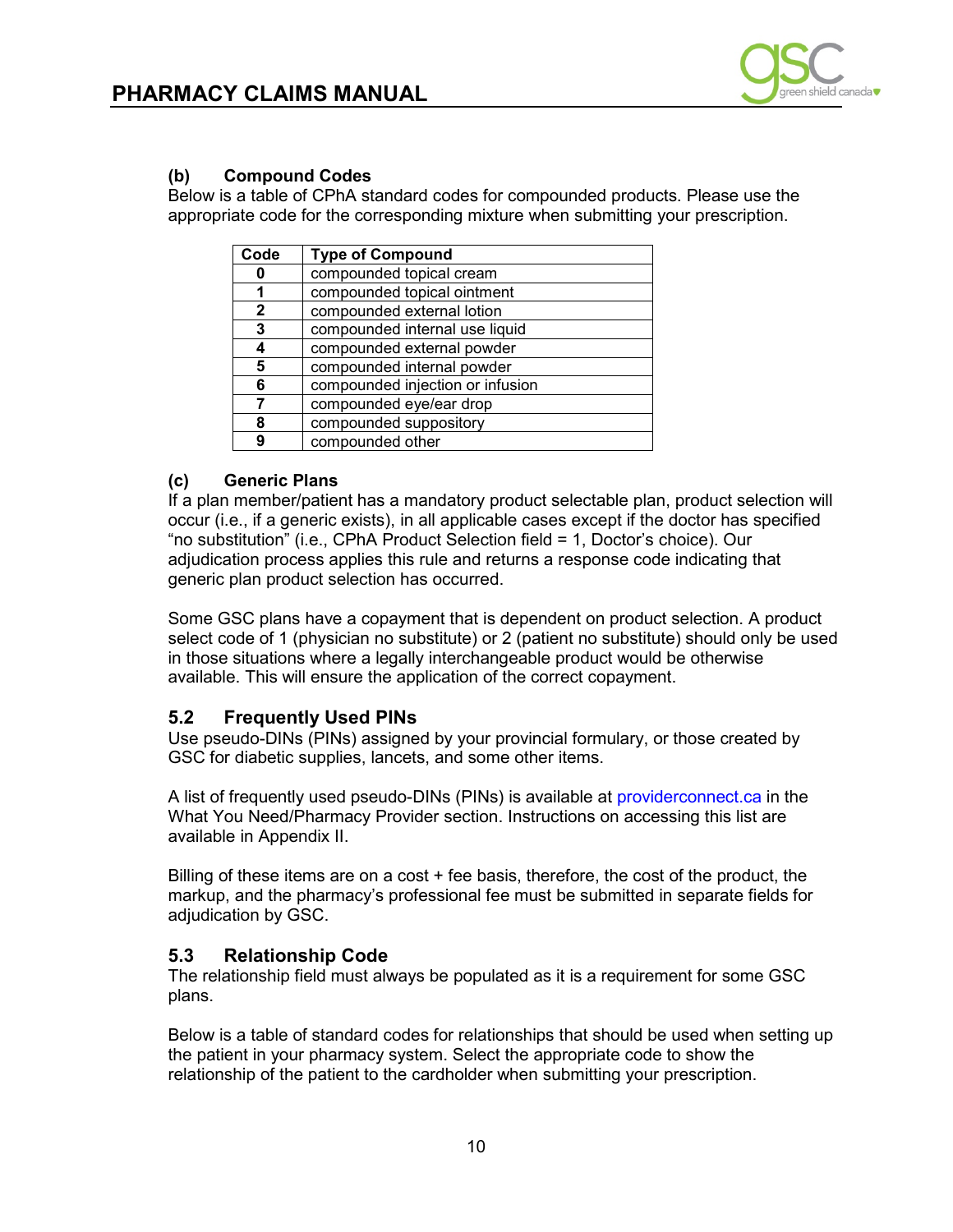

<span id="page-10-0"></span>

| Code | <b>Relationship</b> |
|------|---------------------|
|      | cardholder          |
|      | spouse              |
|      | child underage      |
| 3    | child overage       |
|      | disabled dependent  |
| 5    | dependent student   |

### **5.4 Coordination of Benefits**

 Coordination of benefits is part of the Online Claims Adjudication System. Claims may be coordinated with all public and privately administered plans.

Where GSC is advised of dual coverage, our system will administer coordination of benefits in accordance with the industry guidelines.

 A patient's primary payer is that for whom the patient is the plan member. In the case of dependents, the primary payer will be the plan belonging to the parent whose birthday falls earliest in the calendar year (not necessarily the oldest parent).

 to GSC pricing files. Any amount a pharmacy charges in excess of that amount will not be reimbursed, and this amount will not be eligible for manual pricing adjustments with GSC will reimburse the secondary claim up to the full eligible price of the drug according GSC. **NOTE**: Our provider agreements with pharmacies prevent any extra billing.

 GSC supports electronic coordination of benefits between more than two other payers. If GSC is your patient's third payer, enter the appropriate intervention code to continue adjudication.

### **5.5 Drug Loyalty Cards**

 Drug, or brand, loyalty cards are payment cards designed to be used like a drug insurance card. These cards are specifically designed to assist plan members in obtaining a higher-cost brand-name medication instead of the generic.

 GSC requires that any drug claim submitted to a brand loyalty card program must be submitted as if the loyalty card program is the plan member's secondary plan. Here's how it works:

- • If a patient is covered by only one drug benefits plan (private or public), the claim should be submitted to this plan first, then any unpaid amount remaining is submitted to the loyalty card program.
- • If the patient is covered by two drug benefit plans (private or public), the claim should be submitted to the primary plan first, followed by the brand loyalty card program, and then to the patient's other drug plan (if an unpaid amount remains on the claim).

### **5.6 Drug Utilization Review**

 Prospective Drug Use Review (DUR) is part of the online claims adjudication system. Prospective DUR analyses both previous prescription claims data and the current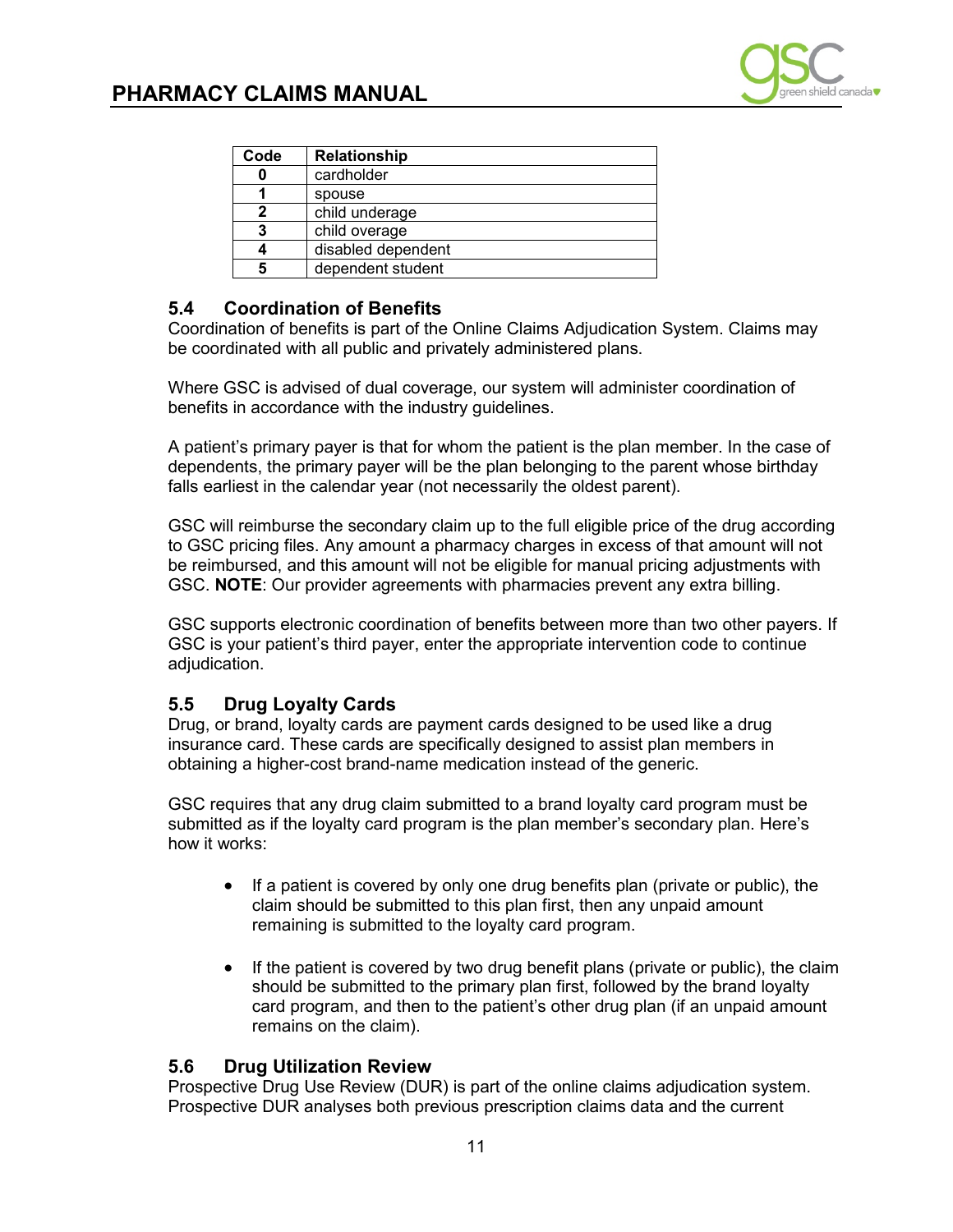

 prescription to identify potential drug therapy problems. The system is designed to detect potential problems related to the patient's drug therapy. Such problems may be prevented when the online claims adjudication system provides additional information to the pharmacist.

 Pharmacists may evaluate this extra information, in consultation with the prescriber, another pharmacy, the patient (if appropriate), or by checking the pharmaceutical literature, to resolve the potential problem.

 The DUR process is started after the validation of patient, DIN/PIN, and pharmacy ID eligibility. Through analysis and retrieval of historical and current prescription claims data, the prospective DUR system will warn of potential problems with the current prescription. All potential problems are formatted into a response message, and/or response code.

### **(a) DUR Modules**

Four prospective DUR modules are working in this initial stage:

- Drug Interactions
- Double Doctoring
- Multiple Pharmacies
- Compliance (i.e., Fill too soon/too late)

Additional modules, such as Therapeutic Duplication, Min/Max Range Check (Therapy Duration), or Drug Dosage Checks may be added in the future.

Response codes or messages associated with DUR process include:

### **(b) DUR Messages**

DUR message codes can be informational messages or overrideable warnings. The system has the flexibility to accept a pharmacist's intervention code on overrideable warnings. Intervention codes are optional on information messages.

### **(c) Overrideable Warnings**

 When an overrideable warning appears, the claim has **not** been approved for payment because a potential problem has been detected. The pharmacist must investigate the problem and use an appropriate intervention code with the pharmacist ID number before the claim can be paid. Each warning has to be answered, with one or more assigned and approved intervention codes. The claim will then be paid, assuming no other conditions exist.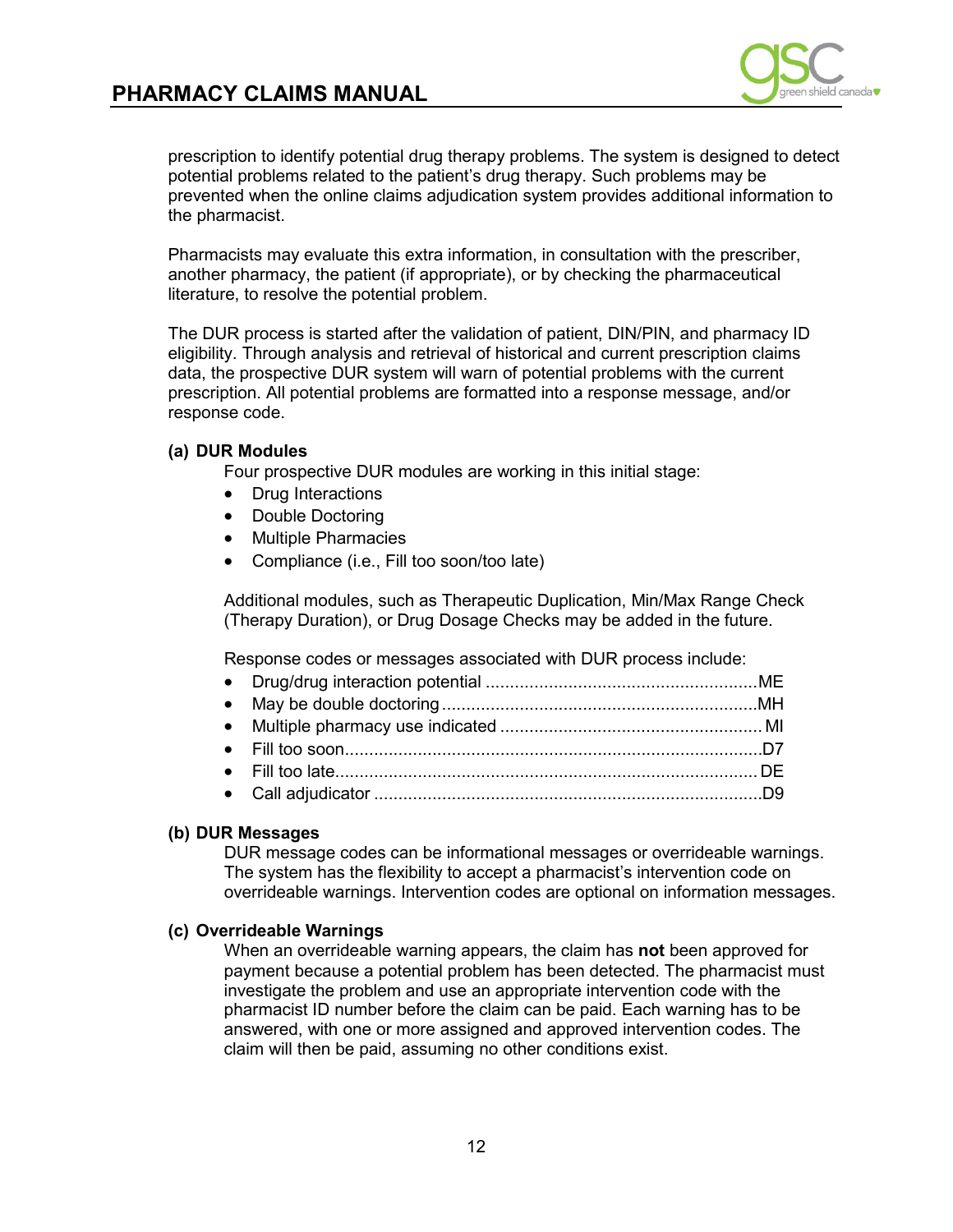

 payment but there is a cautionary message. The message advises that a potential problem may exist and should be investigated. The message does not When an information message appears, the claim has been approved for have to be answered.

### **(e) Detailed Message (Response) Information**

 DUR messages are provided on one of three possible message text lines. This allows for the text translation of a potential problem identified by the message Code. If there are more than three potential messages, a message "Insufficient space for all DUR warnings" and code DD are sent. The subject of all DUR messages may be obtained by phoning the GSC Contact Centre.

### **(f) Intervention Codes**

The action to resolve DUR problems is shown through intervention codes. An intervention code is required only for overrideable warnings and for information messages requiring the reversal of a paid claim.

 The table of approved CPhA messages and intervention codes is at the end of this section. It is important for pharmacists to familiarize themselves with these messages and codes. If an incorrect code is used the transaction will be rejected and must be resubmitted.

 be located, contact the GSC Contact Centre for assistance. When an appropriate intervention code to explain the exact action taken cannot

### **(g) Claim Rejections**

 For all unpaid claims with an overrideable DUR warning message, the system will check for the presence of an acceptable intervention code and pharmacist ID number. Claims will not be paid if the intervention codes and/or pharmacist ID are unacceptable or missing.

### **(h) Claim Resubmissions**

 When a claim is received by the adjudication system, it does not know whether this is a later submission of an earlier claim. Therefore, if a claim is rejected ID, the claim must be resubmitted. because of unacceptable intervention code and/or the absence of the pharmacist

### **(i) D9: Call Adjudicator**

 If a denied or pending claim has occurred five times for the same participant with the Customer Service Centre is contacted. An agent will be able to advise the the same DIN on the same day, online transmissions will not be permitted until appropriate intervention code to use where applicable. If the claim continues to deny for other reasons, the "D9: Call Adjudicator" message will continue to appear. The Contact Centre will continue to assist.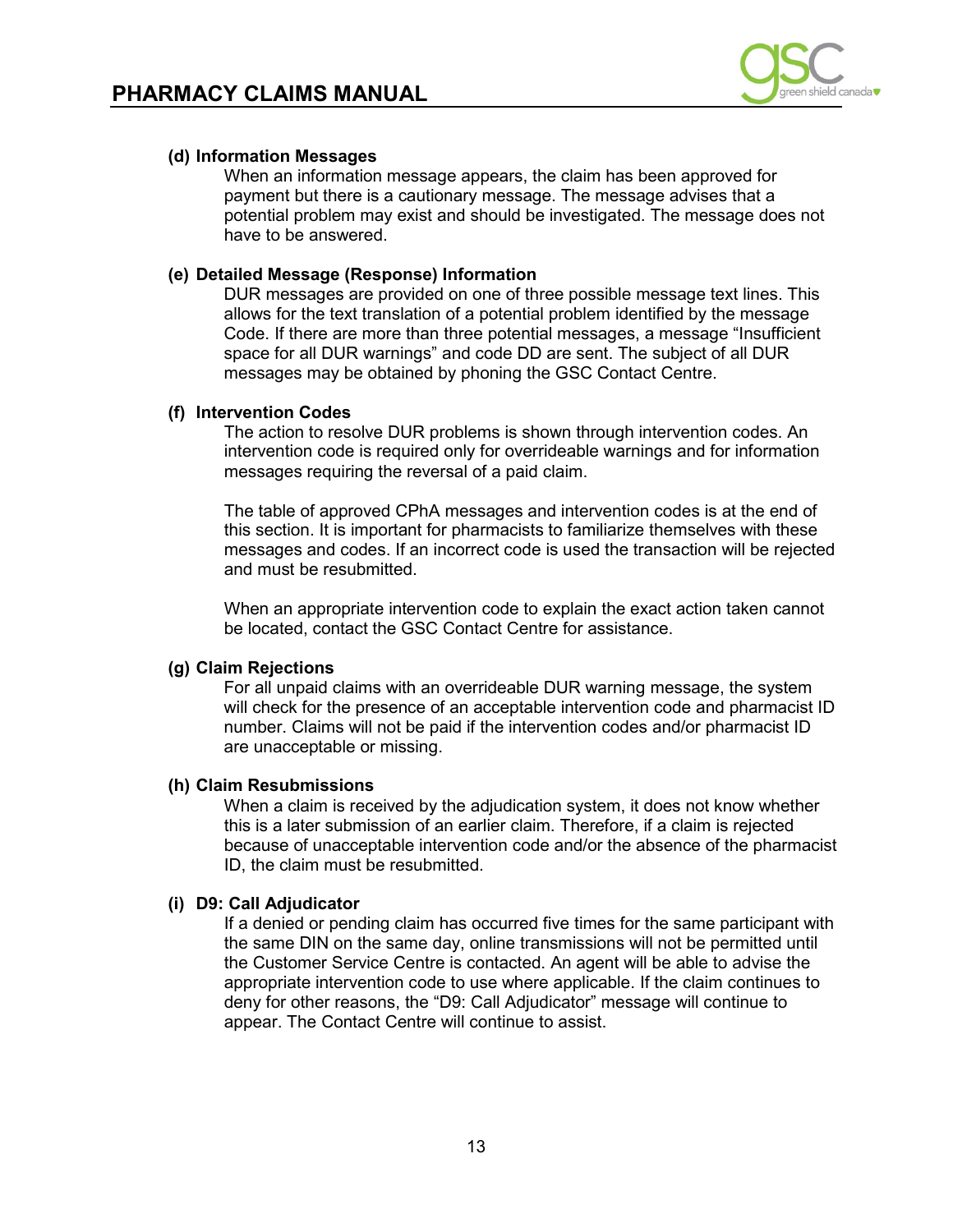

 Rx not filled), **the claim must be reversed**. All claims with an informational message are adjudicated and will be paid. Therefore, if the prescription is changed by the pharmacist, (e.g., change of drug,

### **(k) Contact Centre**

GSC's toll-free Contact Centre is available to help health care professionals with inquiries at 1.888.711.1119. Personnel will be available from the hours of 8:30 a.m. to 8:30 p.m. (Eastern Time), Monday to Friday. After-hours service is available through voice messaging, and GSC personnel will return your call on the following business day.

### **(l) Limitations**

 The information provided in these DUR modules is advisory only and is intended to supplement the current information available to health care professionals. It is not intended to replace professional judgment or individualized patient care and consultation in the delivery of health care services.

### **(m) Drug/Drug Interactions**

 This module is designed to detect potential drug interactions between the the patient's utilization file. The module can identify potential interactions for prescription being claimed and other prescriptions that are considered "active" in single ingredients and combination products.

 When a patient's prescription is submitted to the system, the DIN/PIN is response message and a response code will be generated to advise of the potential problem(s). (Interactions are based on clinical significance by First DataBank and adapted for Canadian content.) This database uses three USPDI. compared to the patient's historical DIN/PINs. If interactions are noted, a reference sources: Hansten's Drug Interactions, Facts & Comparisons, and

USPDI.<br>The First DataBank's three levels of significance are:

 **Level 1** – **Contraindicated Drug Combination:** This drug combination is clearly contraindicated in all cases and should not be dispensed or administered to the same patient.

**Level 2 – Severe Interaction:** Action is required to reduce risk of severe adverse interaction.

 **Level 3 – Moderate Interaction:** Assess risk to patient and take action as needed

If an interaction is found, the pharmacy will be sent a response message "Drug/Drug Interaction Potential," and/or a response code "ME."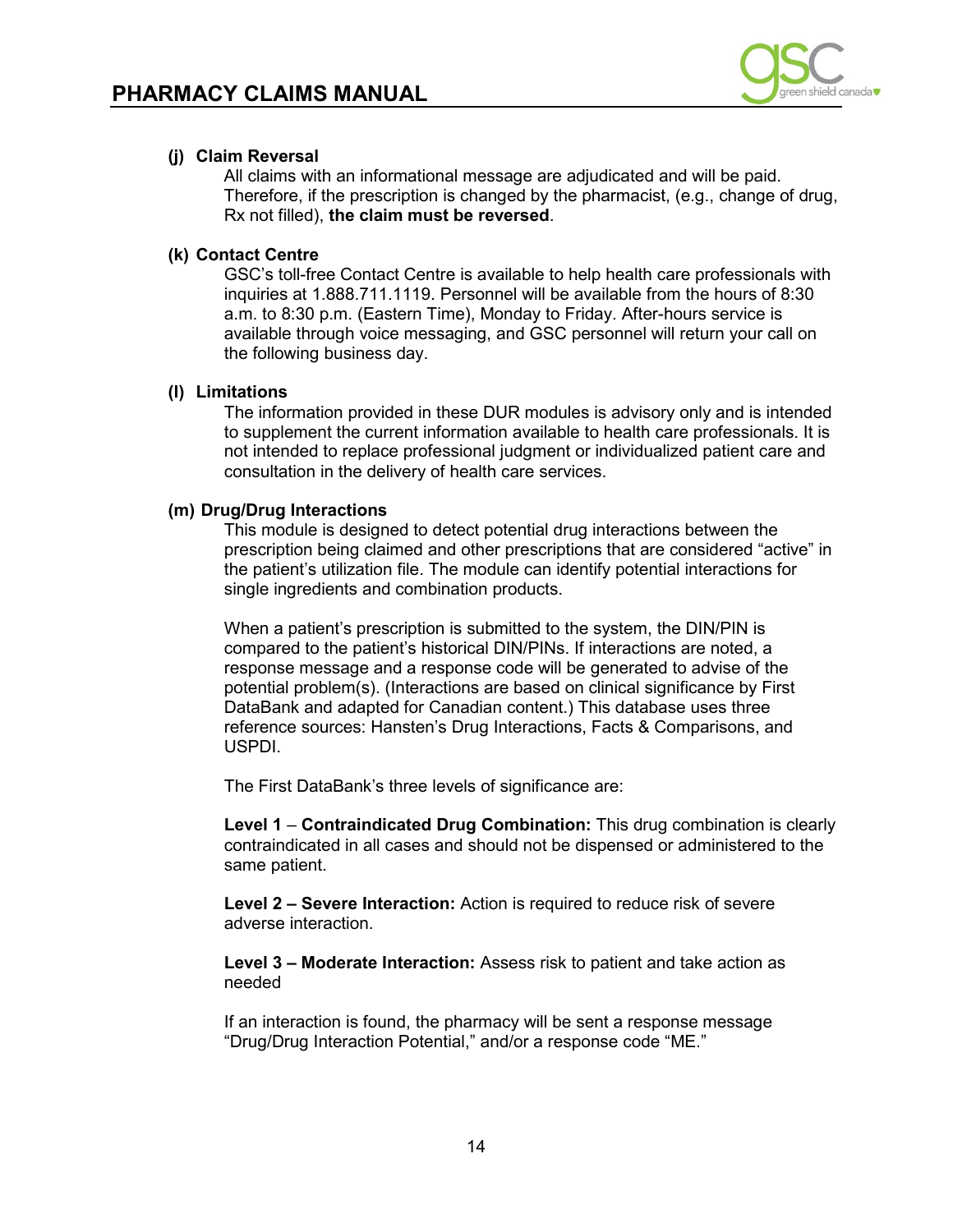

The response message contains:

- Severity code for the potential interaction
- DIN of historical drug
- Brand name of historical drug (up to the maximum for one message line)

### $E.a.$ E.g. *L3\*00749354\*Apo-Metoprolol 50mg tab*

### Meaning:

- • A severity Level 3 (Moderate) potential interaction has been identified. The current prescription being claimed interacts with a drug in the patient's profile.
- brand name of the drug is Apo-Metoprolol 50mg tab. • The interacting drug is identified through the DIN number "00749354" and the

**NOTE**: Overrideable messages are unpaid until an intervention code is sent.

 If there are more than three text messages to be reported through DUR, a response message – "Insufficient space to report all messages" – and response code – "DD" – will be sent. Complete messages can be obtained by phoning the GSC Contact Centre.

### **(n) Double Doctoring – Multiple Pharmacies**

These two separate modules are designed to locate patients who might be "shopping" to obtain specific drugs that have the potential to be abused (e.g., narcotic analgesics, psychotherapeutic agents, sedatives/hypnotics) through multiple prescribers or pharmacies.

 When a patient's prescription is submitted to the system the therapeutic class is compared to each historical prescription. Checking is based on the claims having the same therapeutic categories prescribed by different prescribers, or dispensed by different pharmacies.

 message and response code is generated to advise of the potential problem(s). If double doctoring or multiple pharmacy is noted, informational response

### **(o) Compliance – Fill Too Soon/Too Late**

 duration of therapy of the prescription in the current profile. (Based on previous When a patient's prescription is submitted to the system, the DIN/PIN is compared to each historical DIN/PIN. Checking is based on the predicted claims accuracy.)

### **D7: FILL TOO SOON**

 This module is designed to detect a patient's possible overuse of drugs, through renewal dates, and days' supply on prescriptions, and calculating that the patient may be taking excessive doses [Fill Too Soon].

 The "Fill too Soon" DUR module will return an overrideable message. Pharmacists are asked to use their professional judgment in these cases to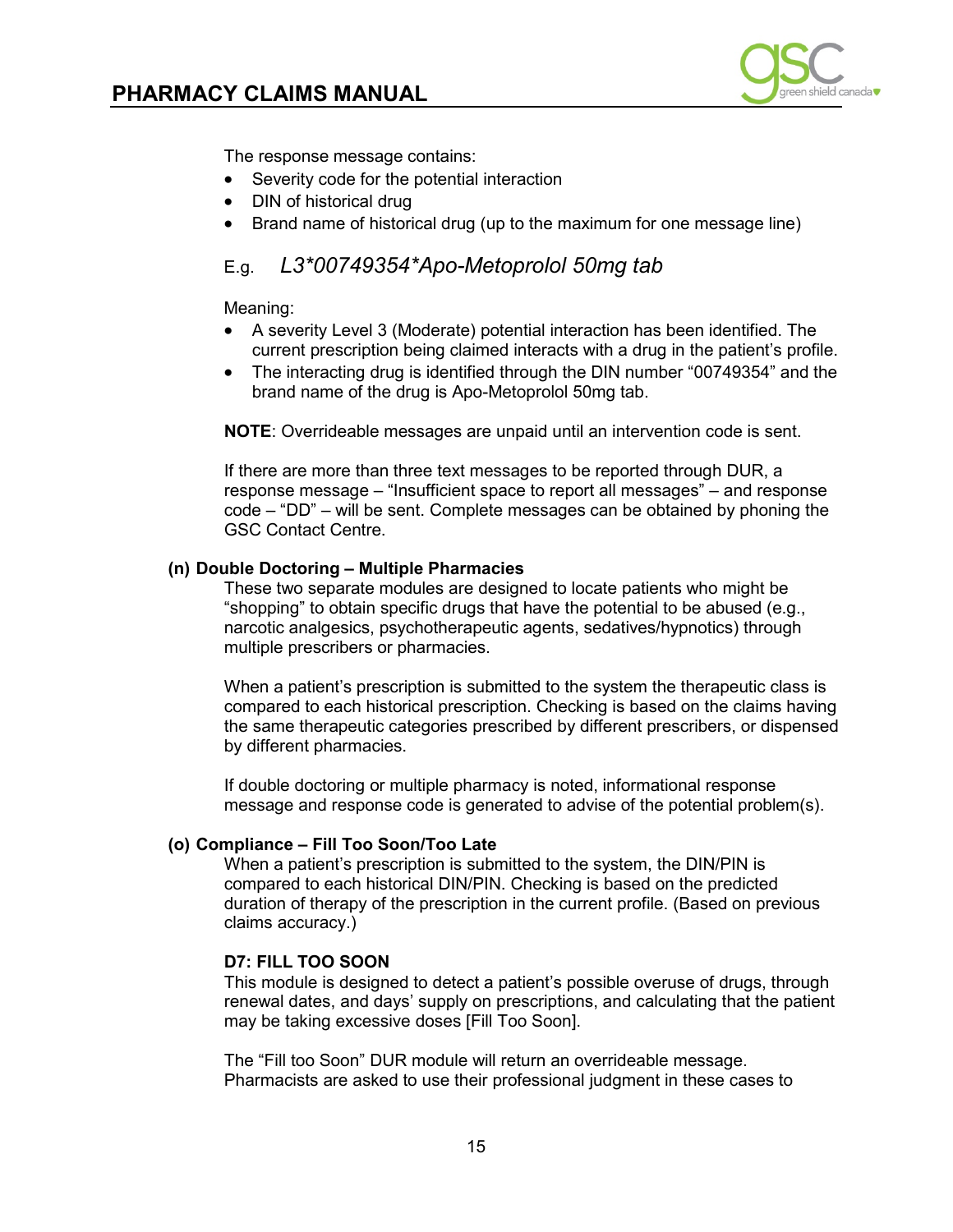

choose an acceptable intervention code. The following are applicable intervention codes when encountering a "fill too soon" response:

 *MV = Vacation Supply MK = Good Faith Emergency Coverage Established MN = Replacement Claim Due to Dose Change* 

### **DE: FILL TOO LATE**

Through renewal dates and days' supply on prescriptions, it is calculated that the patient may be taking inadequate doses [Fill Too Late].

The "Fill too Late" module of the DUR system is informational only.

As always, pharmacists must fully document the use of any intervention codes.

|  |  |  | <b>Sample DUR Claim Processing and Reversal Intervention Codes</b> |
|--|--|--|--------------------------------------------------------------------|
|--|--|--|--------------------------------------------------------------------|

| <b>Response</b> | <b>Message</b>                               | <b>Response Type</b>                           | <b>Condition Generating</b>                                                                                                                                                                                                                                                                             |                                                       | <b>Intervention Code by</b>                                                                                                                                                                                                                                                                                                   |
|-----------------|----------------------------------------------|------------------------------------------------|---------------------------------------------------------------------------------------------------------------------------------------------------------------------------------------------------------------------------------------------------------------------------------------------------------|-------------------------------------------------------|-------------------------------------------------------------------------------------------------------------------------------------------------------------------------------------------------------------------------------------------------------------------------------------------------------------------------------|
| Code            | <b>Description</b>                           |                                                | <b>Response Code</b>                                                                                                                                                                                                                                                                                    |                                                       | <b>Pharmacist and Description</b>                                                                                                                                                                                                                                                                                             |
| <b>ME</b>       | Drug/Drug<br>Interaction<br>Potential        | <b>SEVERITY LEVEL 2</b><br>Information message | Indicates a potential drug/drug<br>interaction between the<br>prescription being filled and one<br>which the patient is already<br>receiving. The claim has been<br>approved for payment. However,<br>if the Rx is not filled, the claim<br>may be reversed using the<br>appropriate intervention codes | $UD =$<br>$UL =$                                      | consulted prescriber<br>and changed drug<br>pharmacist decision<br>Rx not filled                                                                                                                                                                                                                                              |
| <b>ME</b>       | Drug/Drug<br>Interaction<br>Potential        | SEVERITY LEVEL 1&3<br>Overrideable Warning     | Indicates a potential drug/drug<br>interaction between the<br>prescription being filled and one<br>which the patient is already<br>receiving. The claim has not<br>been approved for payment.<br>The claim may be processed by<br>using the appropriate intervention<br>codes.                          | $UA =$<br>$UC =$<br>$UB =$<br>$UF=$<br>$U =$<br>$UG=$ | consulted prescriber<br>and filled Rx as written<br>consulted prescriber<br>and changed<br>instructions for use<br>consulted prescriber<br>and changed dose<br>patient gave adequate<br>explanation. Rx filled as<br>written<br>consulted other source.<br>Rx filled as written<br>cautioned patient. Rx<br>filled as written |
| <b>MH</b>       | May Be<br>Double<br>Doctoring                | <b>Information Message</b>                     | Indicates that the patient may be<br>visiting multiple prescribers to<br>obtain drugs that have a potential<br>to be abused. The claim has<br>been approved for payment.<br>However, if Rx is not filled, the<br>claim may be reversed using the<br>applicable intervention code.                       | $UD =$<br>$UL =$<br>$UE =$                            | consulted prescriber<br>and changed drug<br>pharmacist decision Rx<br>not filled<br>consulted prescriber and<br>changed quantity                                                                                                                                                                                              |
| MI              | Poly-<br>pharmacy<br><b>Use</b><br>Indicated | <b>Information Message</b>                     | Indicates that the patient may be<br>visiting multiple pharmacies to<br>obtain drugs which have a<br>potential to be abused. The claim<br>has been approved for payment.<br>However, if Rx is not filled, the<br>claim may be reversed using the<br>intervention codes.                                 | $UD =$<br>$UL =$<br>$UE =$                            | consulted prescriber<br>and changed drug<br>pharmacist decision.<br>Rx not filled<br>consulted prescriber<br>and changed quantity                                                                                                                                                                                             |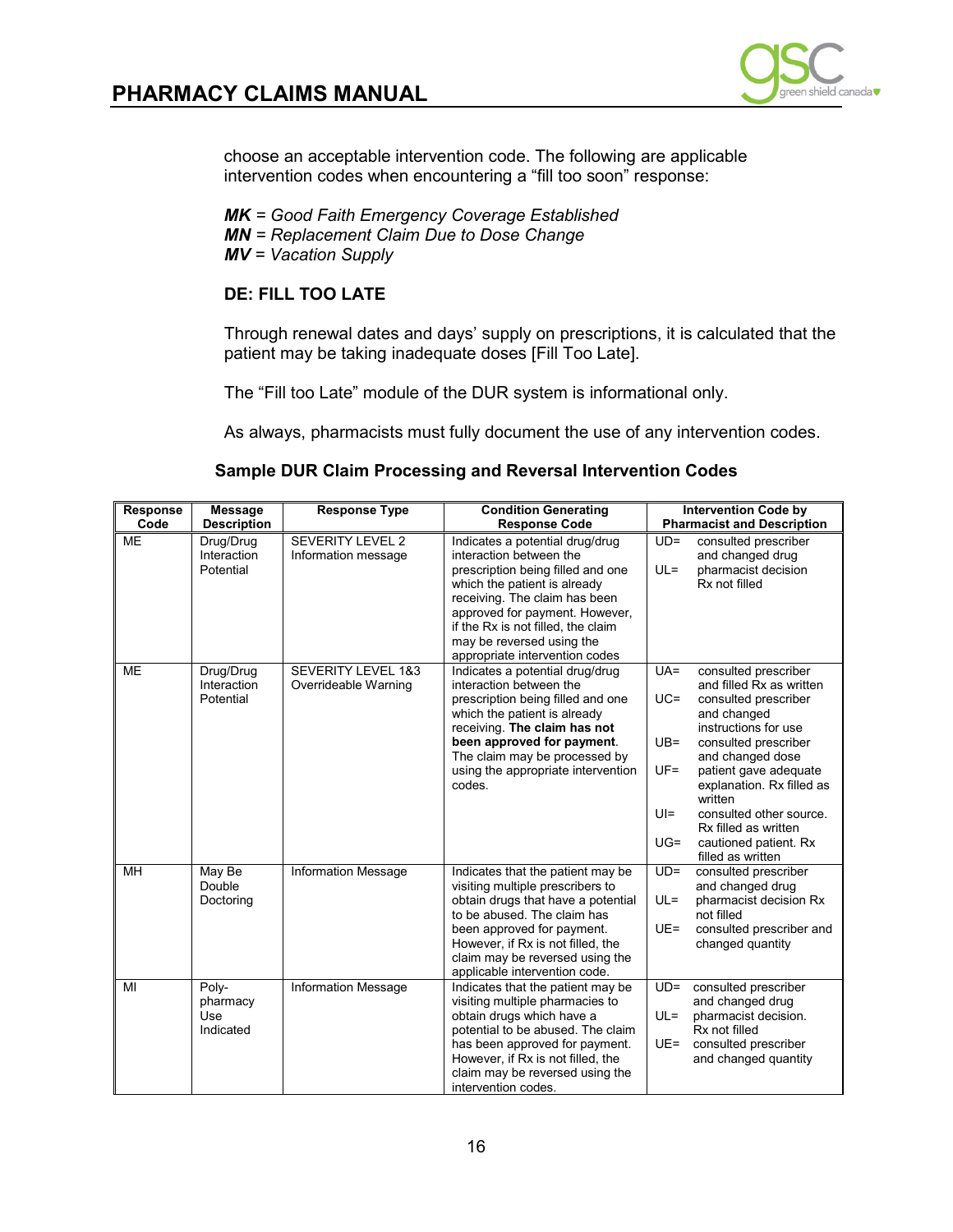

| Response<br>Code | <b>Message</b><br><b>Description</b>                        | <b>Response Type</b>                         | <b>Condition Generating</b><br><b>Response Code</b>                                                                                                                                                                                                                                                                                                                                            | <b>Intervention Code by</b><br><b>Pharmacist and Description</b>                                                                                                                                                                  |
|------------------|-------------------------------------------------------------|----------------------------------------------|------------------------------------------------------------------------------------------------------------------------------------------------------------------------------------------------------------------------------------------------------------------------------------------------------------------------------------------------------------------------------------------------|-----------------------------------------------------------------------------------------------------------------------------------------------------------------------------------------------------------------------------------|
| D7               | Fill Too Soon                                               | Overrideable Warning                         | Indicates a refill should not be<br>required at this time. The claim<br>has not been approved for<br>payment. The claim may be<br>processed by using the<br>appropriate intervention codes.                                                                                                                                                                                                    | good faith emergency<br>$MK=$<br>coverage established.<br>$MN =$<br>replacement claim due<br>to dose change<br>$MV =$<br>vacation supply                                                                                          |
| DE               | Fill Too Late                                               | Information Message                          | Indicates a refill is overdue at this<br>time. The claim has been<br>approved for payment. The<br>dispensing agent may want to<br>ensure that the patient is<br>compliant and taking adequate<br>doses.                                                                                                                                                                                        |                                                                                                                                                                                                                                   |
| D <sub>9</sub>   | Call<br>Adjudicator                                         | <b>Call Contact Centre</b><br>1.888.711.1119 | Indicates that there have been<br>excessive online submissions for<br>the same participant on the same<br>day for the same DIN.                                                                                                                                                                                                                                                                | As determined with the<br>assistance of a customer<br>service agent.                                                                                                                                                              |
| OF               | <b>Initial Days</b><br>Supply                               | Overrideable Warning                         | Indicates the first claim for this<br>medication for a given patient.<br>May be overridden if the patient<br>is already established on drug.                                                                                                                                                                                                                                                   | NH= Initial Rx program declined                                                                                                                                                                                                   |
| ОC               | <b>Initial Days</b><br>Supply                               | Overrideable warning                         | Indicates that a claim initially<br>denied due to the Initial Days<br>Supply program was resubmitted<br>with a reduced days supply, but<br>without a corresponding<br>reduction in quantity. If it is not<br>possible to further reduce<br>quantity due to package size<br>constraints, an override may be<br>used                                                                             | $NF =$<br>Override-Quantity<br>appropriate                                                                                                                                                                                        |
| HD               | <b>Patient May</b><br>Qualify for<br>Government<br>Plan     | Overrideable Warning<br>(Ontario)            | Indicates that the plan member is<br>a senior and that the claim may<br>qualify as a Limited Use drug<br>through ODB. The claim has not<br>been approved for payment. The<br>claim may be processed using<br>the appropriate intervention code<br>if the plan member does not meet<br>the criteria described by ODB for<br>coverage of the drug product.                                       | $MS =$<br>Non-formulary benefit.<br>This intervention code<br>may be used if the plan<br>member does not qualify<br>for coverage by ODB for<br>the drug claimed.<br>$DA=$<br>Secondary claim -<br>original to provincial<br>plan. |
| $\overline{KX}$  | <b>Patient Now</b><br>Eligible for<br>Maintenance<br>Supply | <b>Information Message</b>                   | This message may be seen when<br>a drug claimed was previously<br>reduced due to GSC's Initial<br>Days Supply program.<br>The response code indicates that<br>the quantity claimed is less than<br>the balance remaining from the<br>original claim.<br>The claim has not been approved<br>for payment. The claim may be<br>resubmitted for the balance of the<br>initially prescribed supply. | $MN =$<br>Replacement claim due<br>to dose change. For<br>example, this<br>intervention code may<br>be used to allow<br>payment when the dose<br>has been reduced<br>pending the results of<br>the initial 30-day trial.          |
| <b>KR</b>        | <b>Patient Not</b><br>Eligible for<br>Product               | Overrideable warning                         | This may be seen on claims for<br>narcotic preparations in children<br>under a safe age for use. In this<br>situation, may be overridden if<br>the pharmacist has consulted the<br>prescriber but the prescriber still<br>requests the prescription filled as<br>written.                                                                                                                      | $UA =$<br>Consulted prescriber<br>and filled Rx as written.                                                                                                                                                                       |
| DR               | Days Supply<br>Lower Than                                   | Overrideable warning                         | Indicates that the plan member<br>requires a larger supply to<br>comply with our 90-day                                                                                                                                                                                                                                                                                                        | $ER =$<br>Override days supply<br>limit for period.                                                                                                                                                                               |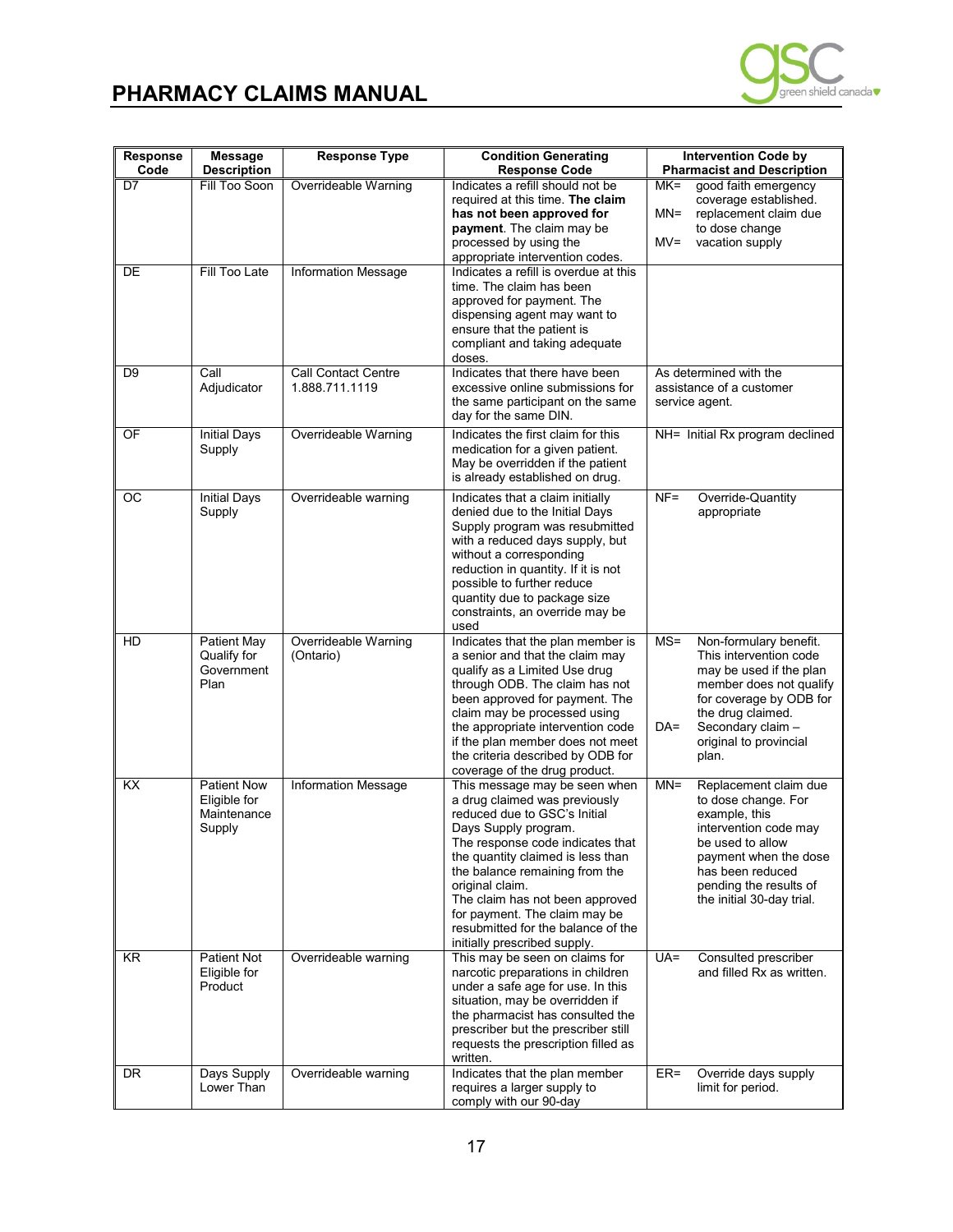

| <b>Response</b><br>Code | <b>Message</b><br><b>Description</b>                   | <b>Response Type</b>             | <b>Condition Generating</b><br><b>Response Code</b>                                                                                                                                                                                                                                                                             |                                               | <b>Intervention Code by</b><br><b>Pharmacist and Description</b>                                                                                                                                                                                                |
|-------------------------|--------------------------------------------------------|----------------------------------|---------------------------------------------------------------------------------------------------------------------------------------------------------------------------------------------------------------------------------------------------------------------------------------------------------------------------------|-----------------------------------------------|-----------------------------------------------------------------------------------------------------------------------------------------------------------------------------------------------------------------------------------------------------------------|
|                         | Minimum<br>Allowable                                   |                                  | maintenance rule. Pharmacist<br>must use professional judgement<br>in assessing patient eligibility to<br>determine a clinical need for<br>overridina.                                                                                                                                                                          | $DH =$                                        | Rx synchronized<br>pursuant to rule 19                                                                                                                                                                                                                          |
| D <sub>6</sub>          | Maximum<br>Cost<br>Exceeded                            | Overrideable warning             | Indicates that a claim cost<br>exceeds \$499.99. If cost is<br>accurate, pharmacy must input<br>appropriate corresponding code<br>depending on the claim cost.                                                                                                                                                                  | $MO=$<br>$MP =$                               | Valid claim - value<br>\$500.00 to \$999.99.<br>Valid claim - value<br>\$1,000.00 to \$9,999.99.                                                                                                                                                                |
| EQ                      | Reject, Prov.<br>Plan<br>Enrolment<br>Required         | Overrideable warning             | Indicates that the claim may be<br>eligible for reimbursement under<br>a provincial plan. If the plan<br>member does not meet the<br>criteria set for a restricted benefit.<br>for example, being ineligible<br>under the AB formulary due to<br>age or gender restrictions, then<br>the pharmacy can use the<br>override code. | $DY=$                                         | Not eligible for prov.<br>plan coverage                                                                                                                                                                                                                         |
| QQ                      | Drug<br>ineligible $-$<br>specialty<br>program<br>drug | Overridable warning<br>(Ontario) | Indicates that the claim may be<br>eligible for reimbursement under<br>the Exceptional Access Program<br>(EAP) in Ontario.                                                                                                                                                                                                      | $DW =$<br>$DX =$<br>$DY=$<br>$SW =$<br>$SX =$ | applied to provincial<br>plan and rejected<br>applied to provincial<br>plan, decision pending<br>not eligible for provincial<br>plan coverage<br>rejected by provincial<br>plan. Bypass other<br>programs.<br>pending provincial plan.<br>Bypass other programs |

 prescription hard copy. The use of any intervention code should be supported with relevant documentation on the

### **(p) Overview of Adjudication Messages**

 Transactions may be approved, rejected, or flagged for attention and pharmacists' intervention. All transactions submitted online are adjudicated to determine eligibility.

 The *response code* is a code established by CPhA to identify a particular claim problem. This may or may not be displayed on your computer, depending on your vendor (as noted above).

The *message(s) (response)* displayed on your pharmacy computer may be a brief explanation of the response code provided by your software vendor according to current claim standards

 by the dispensing pharmacist. In some cases, these may be shown as a list of messages on your computer, depending on your vendor (as noted above). The *intervention code* is a code established by CPhA to identify an action taken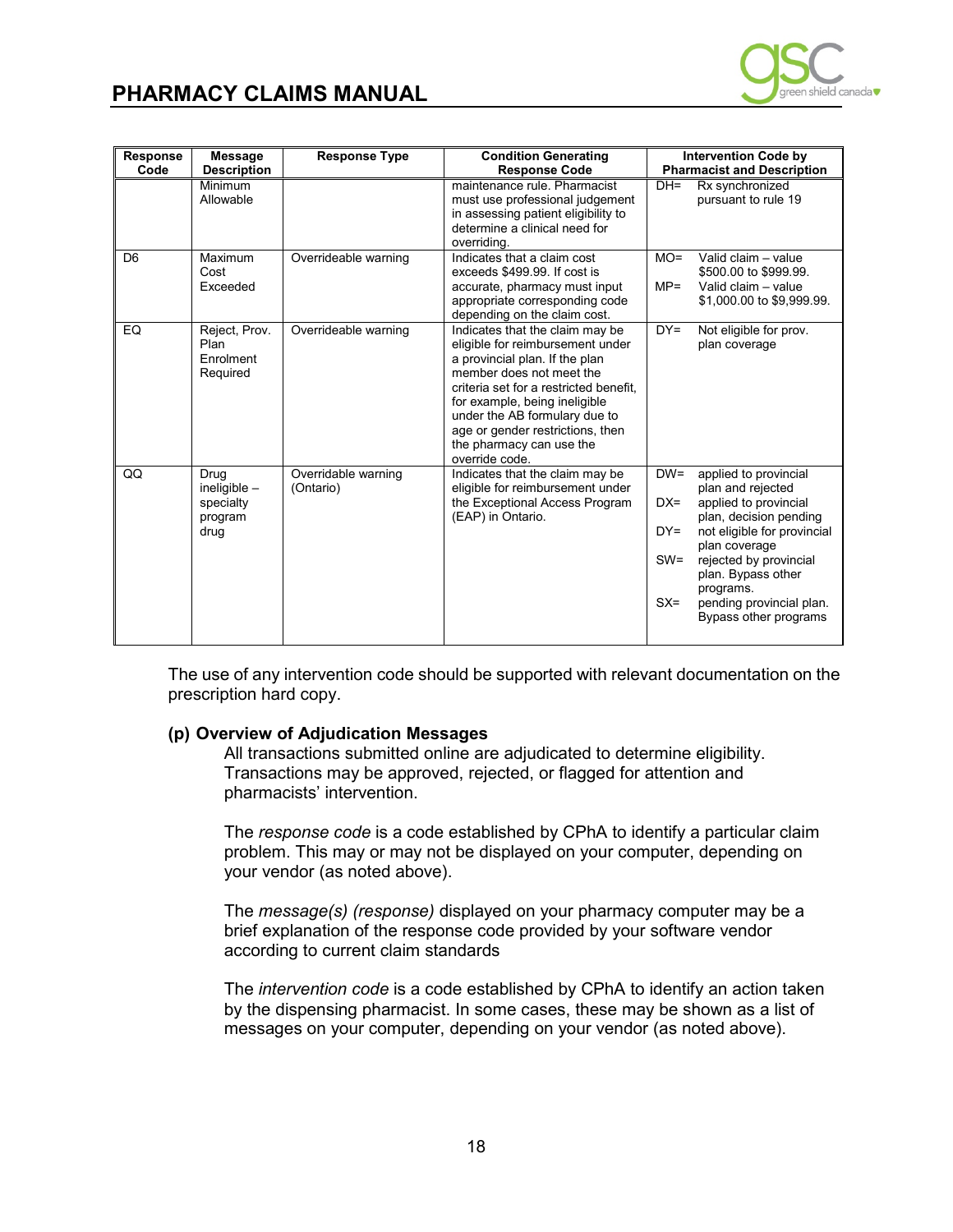

Intervention codes are again CPhA codes that cover DUR intervention procedures or identify special coverage/payment rules.

The use of intervention codes is described in the appropriate sections of this manual.

**Please note that the pharmacist ID is mandatory.** 

**Only two intervention codes will be accepted on a single transaction.** 

### **Common Intervention/Exception Codes**

| Code                              | <b>Description</b>                                                                                        |  |  |  |
|-----------------------------------|-----------------------------------------------------------------------------------------------------------|--|--|--|
| <b>DH</b>                         | Rx synchronized pursuant to rule 19                                                                       |  |  |  |
| <b>DW</b>                         | Applied to provincial plan and rejected                                                                   |  |  |  |
| <b>DX</b>                         | Applied to provincial plan, decision pending                                                              |  |  |  |
| $\overline{DY}$                   | Not eligible for provincial plan coverage                                                                 |  |  |  |
| <b>ER</b>                         | Override days supply limit for period                                                                     |  |  |  |
| MH                                | Override prescriber ID (if practitioner prescribing privileges have been                                  |  |  |  |
|                                   | suspended or restricted - the override should not be applied)                                             |  |  |  |
| <b>MK</b>                         | "Good faith" emergency coverage established                                                               |  |  |  |
| <b>MM</b>                         | Replacement claim, drug cost only                                                                         |  |  |  |
| <b>MN</b>                         | Replacement claim due to dosage change                                                                    |  |  |  |
| <b>MO</b>                         | Valid claim value of \$500.00 to \$999.99                                                                 |  |  |  |
| <b>MP</b>                         | Valid claim of \$1,000.00 to \$9,999.99                                                                   |  |  |  |
| <b>MQ</b>                         | Valid claim-quantity over limit                                                                           |  |  |  |
| <b>MV</b>                         | Vacation supply                                                                                           |  |  |  |
| <b>MY</b>                         | Long term care Rx split for compliance                                                                    |  |  |  |
| <b>NF</b>                         | Override - quantity appropriate                                                                           |  |  |  |
| <b>NH</b>                         | Initial Rx program declined                                                                               |  |  |  |
| SW                                | Rejected by provincial plan. Bypass other programs                                                        |  |  |  |
| <b>SX</b>                         | Pending provincial plan. Bypass other programs                                                            |  |  |  |
| <b>UA</b>                         | Consulted prescriber and filled Rx as written                                                             |  |  |  |
| UB                                | Consulted prescriber and changed dose                                                                     |  |  |  |
| <b>UC</b>                         | Consulted prescriber and changed instructions for use                                                     |  |  |  |
| <b>UE</b>                         | Consulted prescriber and changed quantity                                                                 |  |  |  |
| UF                                | Patient gave adequate explanation. Rx filled as written                                                   |  |  |  |
| $\overline{\mathsf{U}\mathsf{G}}$ | Cautioned patient. Rx filled as written                                                                   |  |  |  |
| UI                                | Consulted other source. Rx filled as written                                                              |  |  |  |
| <b>UD</b>                         |                                                                                                           |  |  |  |
| UH                                | Consulted prescriber and changed drugTo Reverse Claim<br>Counseled patient. Rx not filledTo Reverse Claim |  |  |  |
| <b>UK</b>                         | Consulted other sources. Rx not filledTo Reverse Claim                                                    |  |  |  |
| UL                                | Rx not filled. Pharmacist decision To Reverse Claim                                                       |  |  |  |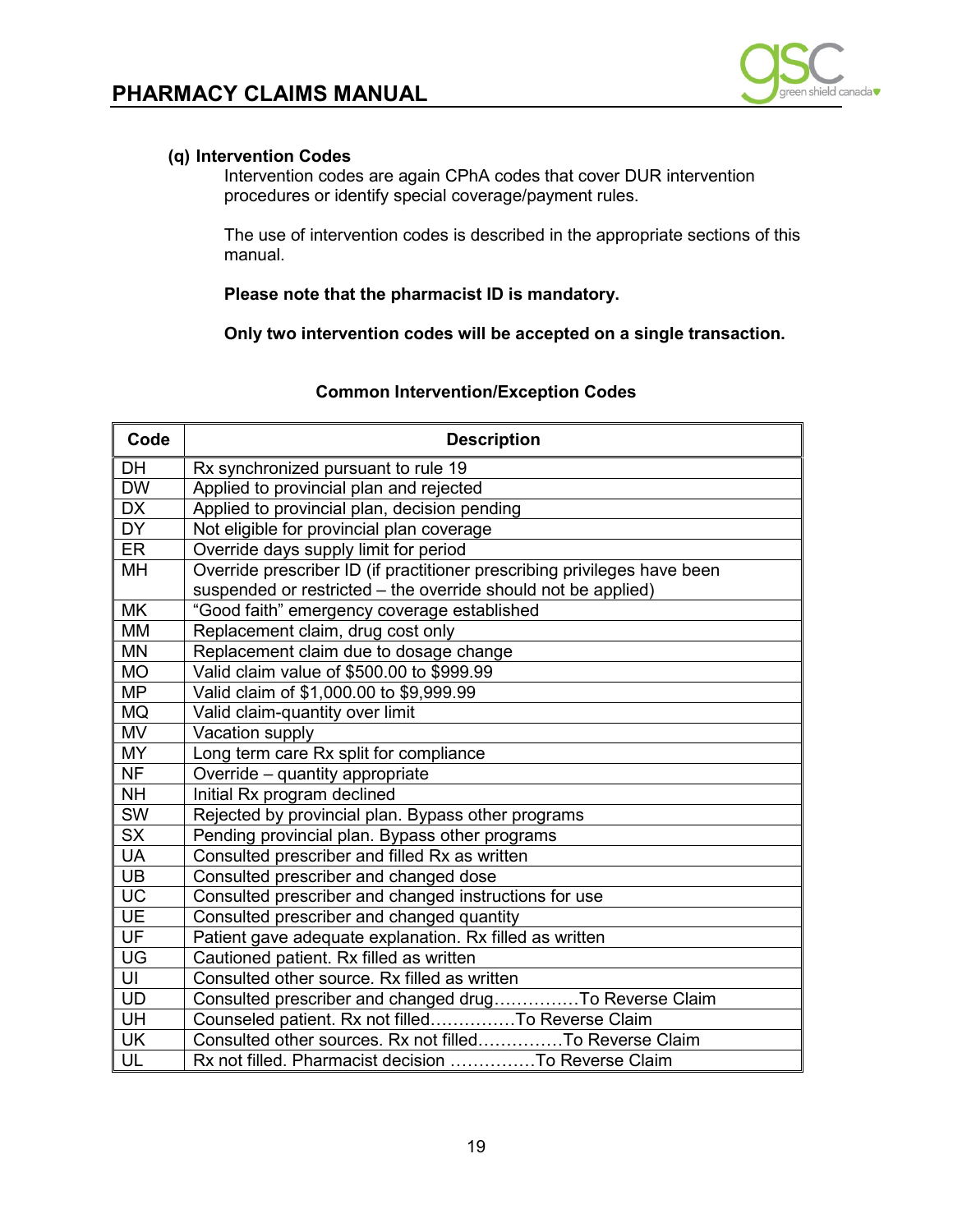

### <span id="page-19-0"></span>**FARMAL EXTLANGING SUPPLY for New Prescriptions**

 To reduce drug waste associated with unused medication; all **new** prescriptions for GSC drug benefits will be limited to an initial 30-day supply.

 last twelve months (filled at any pharmacy), the prescription will be considered new. If the days' supply submitted on the initial prescription is greater than 30 days, the claim will be rejected. It may then be resubmitted for a reduced days' supply. If a GSC plan participant has not received a prescription for an identical drug within the

 If such a claim is rejected, the pharmacy will receive a response message "**OF – initial Rx days supply exceeded.**"

 Changes in dose (e.g., levothyroxine 0.1mg to levothyroxine 0.125mg) and changes in brand (e.g., generic substitution) are **not** considered brand new prescriptions.

 This program will apply to all GSC plans. However, there are situations in which such a professional judgment in these cases. For example: quantity reduction may not be appropriate. Pharmacists are encouraged to use their

- The patient has received physician samples sufficient to constitute a reasonable trial of the new drug.
- The drug was initiated and the patient stabilized in a hospital or institutional setting.
- The patient is a new GSC plan participant who is already established on the new drug.
- The patient is vacationing and will be unable to receive the balance of the prescription.

 If the participant has such a reason to opt out, then the pharmacist must document the reason on the prescription. An intervention code of "**NH – Initial Rx program declined**" may be used to override.

 If a claim is resubmitted with a reduced days' supply but without a corresponding reduction in quantity, the claim will also deny with the response code "**OC – Quantity reduction required**." If it is not possible to further reduce the prescribed quantity, the intervention code "**NF – Override-quantity appropriate**" may be used to override.

All drug molecules will be affected by this program, with the exception of insulin. In addition, some individual products will be excluded where the smallest package size constitutes a supply greater than 30 days (e.g., *Didrocal*). Prescriptions for less than a 30-days' supply will not be affected.

### **5.8 Initial Days Supply for High Cost Drugs**

This policy applies to oral drugs that are considered high cost. An initial maximum 10 day supply is allowed. Once it is determined that the patient can tolerate the drug, a maximum supply of 30 days can be filled for each subsequent refill.

The intent of this initiative is to prevent wastage, promote adherence, and encourage safe handling and storage of these sometimes hazardous agents.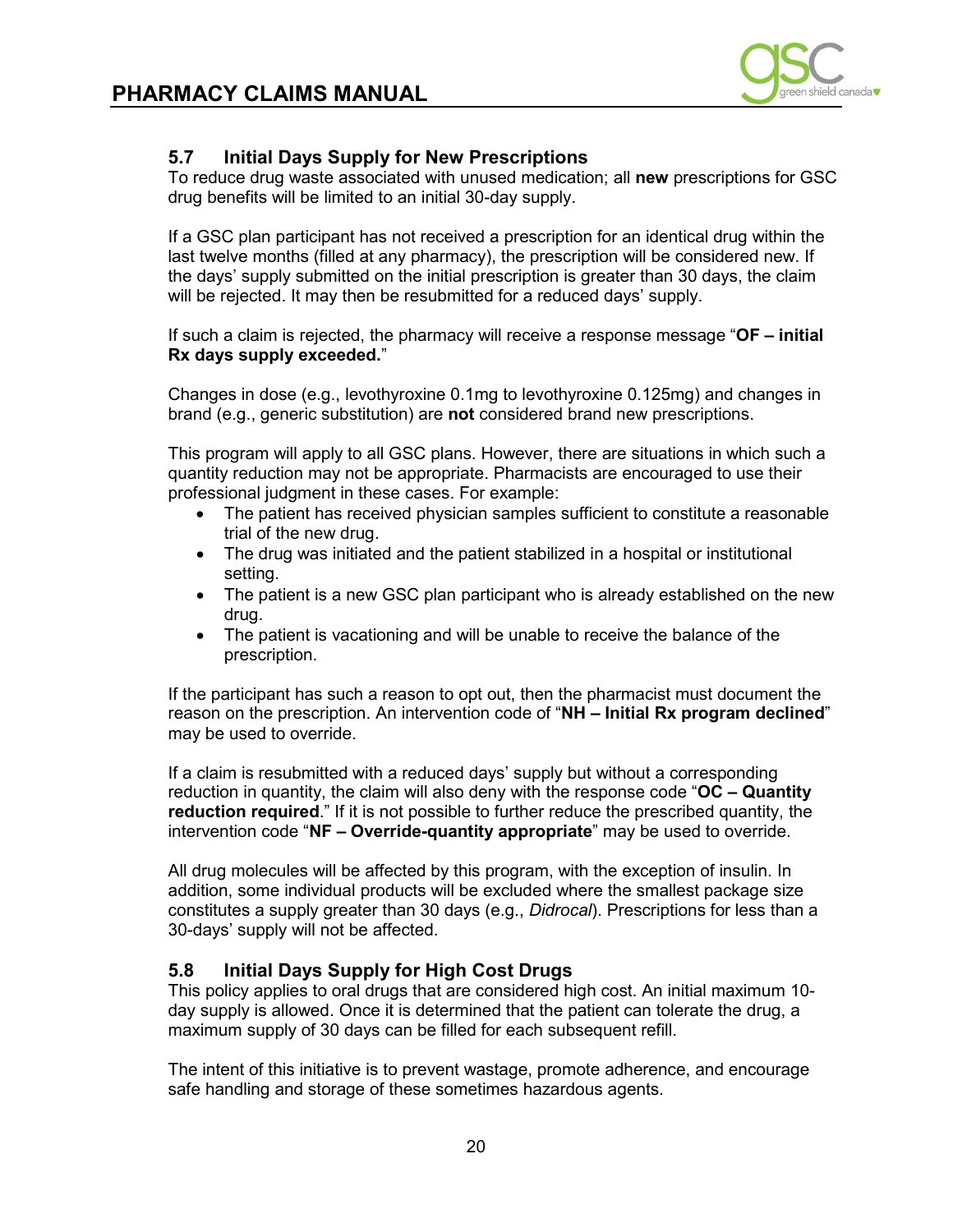

# <span id="page-20-0"></span> **PHARMACY CLAIMS MANUAL 5.9 Maintenance Medication Fill Limits**

GSC will limit the number of fills to five per year for maintenance drugs included in the list published on the providerConnect® website. Claims for drugs deemed to be maintenance will be denied if dispensed for less than a three-month supply; the response code from the GSC system for these claims will be: "DR = days' supply lower than minimum allowable." The use of an applicable intervention code will be allowed in individual situations where dispensing of a three-month supply may not be appropriate at that time. Use of the intervention codes listed below will be subject to audit and must be supported with relevant documentation on the prescription hard copy.

*ER = Override days' supply limit for period MN = Replacement claim due to dose change MY = Long term care Rx split for compliance DH* = Rx synchronized pursuant to rule 19

For patients requiring ongoing, more frequent dispensing – due to a cognitive impairment or other issue – an exception request form (available on GSC's providerConnect® website) must be submitted outlining the clinical rationale supporting the request. GSC's pharmacy team will review the request, and where appropriate, grant an exemption to the policy. Requests for exemptions should be based on sound clinical reasoning.

### **5.10 Refusal to Fill**

 GSC will reimburse pharmacies for "refusals to fill." Pharmacists have always had the judgment. Some examples of reasons to refuse to fill a prescription include: right/responsibility to refuse to fill certain prescriptions based on their professional

- Therapeutic duplication (drug may not be necessary)
- Sub-optimal response (drug is not producing desired result)
- Adverse drug reaction
- Dangerously high dose
- False/altered prescriptions

Necessary requirements that should be documented and available for audit include:

- Dialogue between the prescriber and pharmacist
- $\bullet$ • Outcome
- Communication with the patient explaining the outcome of the dialogue between prescriber and pharmacist

The following situations will *not* be accepted for reimbursement:

- Medication not in inventory (i.e., backordered)
- DUR responses (i.e., fill too soon)
- Changing the prescription to an eligible benefit

### **Billing a claim for 'Refusal to fill'**

 • Enter the DIN of the drug involved into the dispensary software system as currently done when filling a prescription.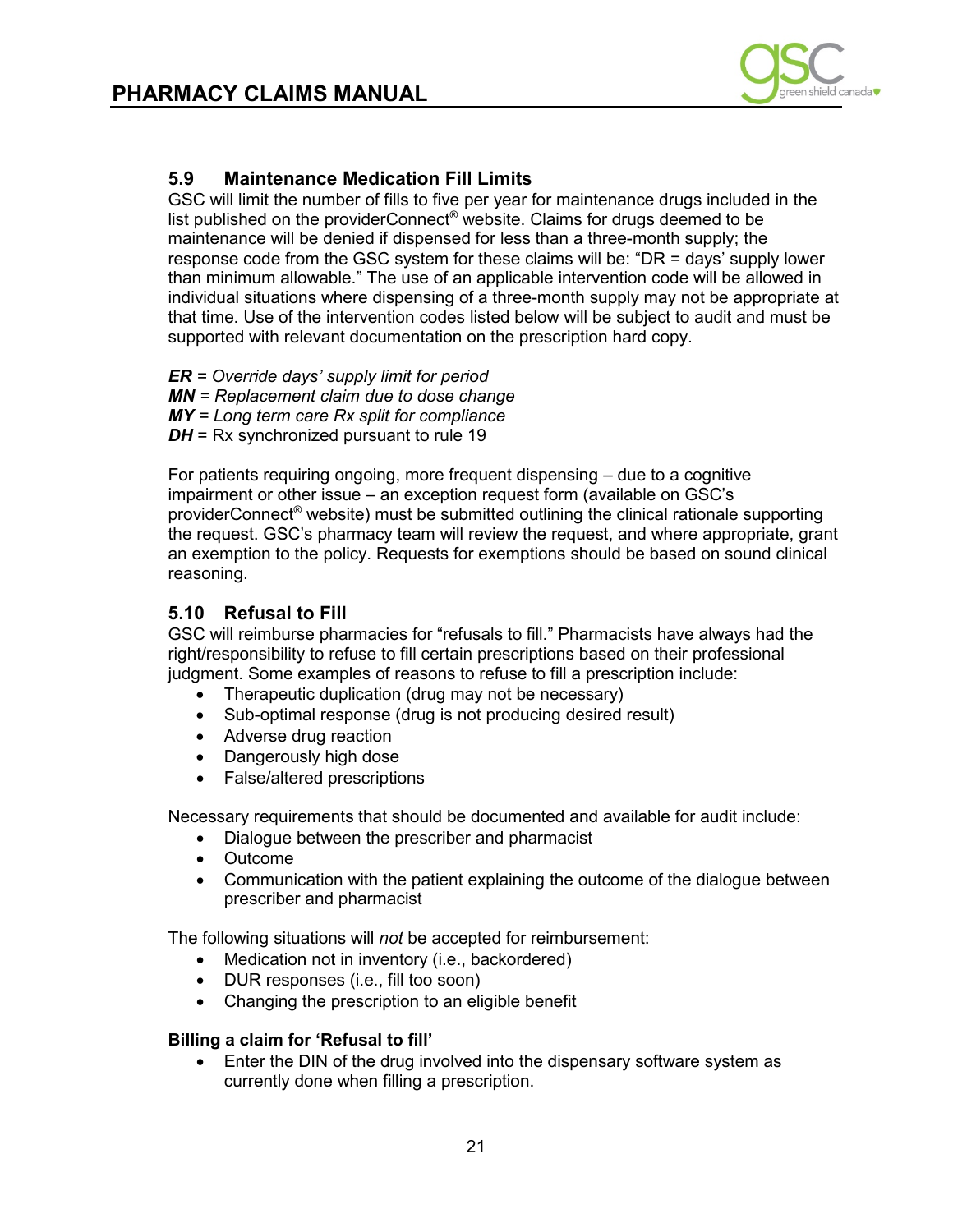

- <span id="page-21-0"></span> • The value "**1**" needs to be entered in Special Service Code field, the Quantity field, and the Days Supply field.
- \$22.00 needs to be entered into Special Service Fee.
- Adjudicate the claim.

### **Notes**

- Compensation will only be provided for GSC-adjudicated claims where GSC is first payor. There will be no coordination with similar provincial plans.
- $\bullet$  Plan, where pharmacy providers receive the payment of the claim. Manual claims • This program is only available through Online Adjudication or a Deferred Drug will not be paid.

 Please keep supporting documentation in a readily retrievable manner as claims can be audited by the GSC Benefit Utilization Department and payment reversed.

### **5.11 Codeine and Hydrocodone Products for Children**

 codeine-containing products. As well, children under six years should not be given hydrocodone containing products. As a safety precaution, if a pharmacy submits a codeine-containing product and the child is less than 12 years of age OR a code "KR – Patient not eligible for product" will be returned. If the pharmacist has consulted the prescriber and the prescription is to be filled as written, then an override code "UA – Consulted prescriber and filled Rx as written" can be used. Health Canada guidelines state that children under 12 years should not be given hydrocodone-containing product and the child is less than six years of age, a response

### **6. PLAN ELIGIBILITY & POLICY INFORMATION**

### **6.1 Limitations**

### **(a) Common Exclusions Under Most Plans**

- Diaphragms, condoms, contraceptive foams and jellies, or appliances normally used for contraception
- • Natural Health Products (NPN), e.g., oral vitamin products, herbals, and homeopathic products
- $\bullet$ Cosmetic products
- $\bullet$ • Atomizers, appliances and prosthetic devices, and/or diagnostic monitoring equipment
- • Drugs and/or devices that are or may be classified as experimental in nature, or for which Notice of Compliance has not been issued or has been revoked
- Products that do not have a DIN
- Biological sera, preventive immunization vaccines, or injectables that are not prescribed or administered by a qualified medical practitioner, or injectables that are supplied under any federal, provincial, or municipal health program.
- • Prescriptions that the patient is eligible to receive under the Workplace Safety & Insurance Board
- Prescriptions reimbursed from a federal, provincial, or municipal agency or foundation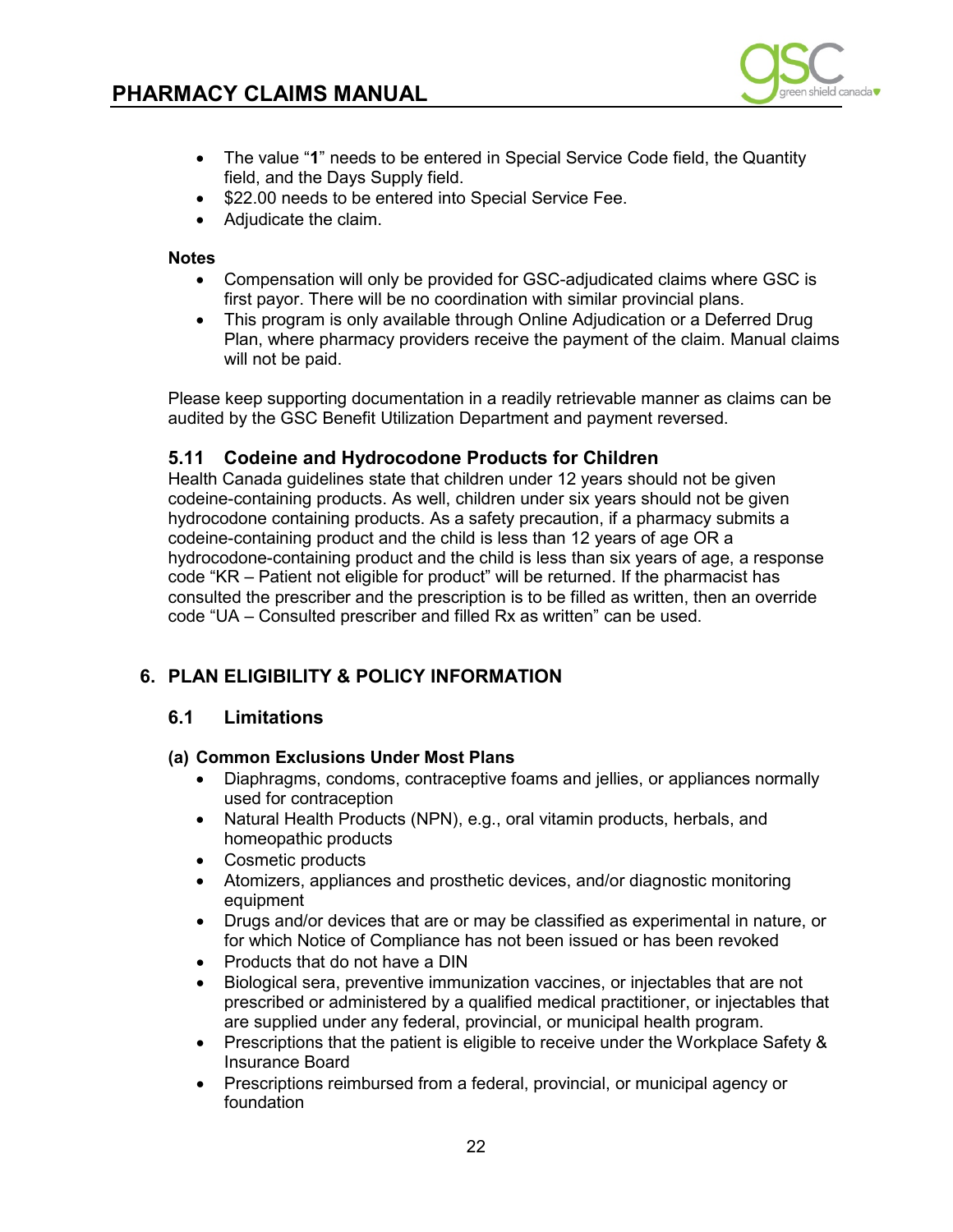

- <span id="page-22-0"></span>• Prescriptions due to a motor vehicle accident
- Any medication that the patient is eligible to receive under various provincial drug benefit plans

### **(b) Fertility Drugs**

GSC has groups with restrictions on the usage of fertility drugs. Fertility drugs include follicle stimulating hormone and luteinizing hormone (i.e., Pergonal®), nafarelin (i.e., Synarel<sup>®</sup>), cetroelix (i.e., Cetrotide<sup>®</sup>) and others. Some groups with this limitation may offer coverage for fertility drugs through reimbursement only. The plan members have been advised that prescription claims for fertility drugs must be paid and refunded through reimbursement. These claims cannot be submitted directly by the pharmacy. A receipt should be issued and the patient may submit the paid account to GSC for processing.

 Other groups may have maximums placed on fertility drugs that may not apply to other therapeutic classifications in their plan.

### **(c) Annual Drug Maximums**

 GSC has groups with an annual dollar maximum on their drug plan. Once the patient has exceeded this dollar amount, any claims exceeding this maximum are the responsibility of the patient.

### **(d) Oral Contraceptive Quantities**

 90-day supply on a single prescription. Only 13 packs per year are permitted. Quantities For plans that have oral contraceptives as a benefit, it is permissible to dispense up to a exceeding this amount will be reduced to the maximum allowed. Some plans may have exceptions to this.

### **(e) Smoking Cessation**

 cessation products are eligible, (i.e., patches, gum, sprays, and lozenges) utilization will be limited to one three-month supply of patches and one three-month supply of gum per GSC has standard limitations for smoking cessation products. Plans where smoking year, to be used consecutively, but not simultaneously.

This means that a patient, if eligible, may receive 98 patches, 1050 pieces of gum, 4200 buccal sprays, OR 1232 lozenges per year, based on the first claim date. Bupropion (e.g., Zyban<sup>®</sup>) and varenicline (e.g., Champix<sup>®</sup>) tablets are limited to 168 tablets per year.

These limits may vary based upon the request of the plan sponsor.

 Prescription smoking cessation medications are eligible benefits, and pharmacies are reimbursed for their services. Some clients have chosen to include this program as part of their offering. Further information can be found on our website at: <www.providerconnect.ca/SmokingCessation/Intro.aspx> 23 GSC offers a comprehensive Smoking Cessation Program whereby smoking cessation products are linked with cognitive services provided by qualifying pharmacists.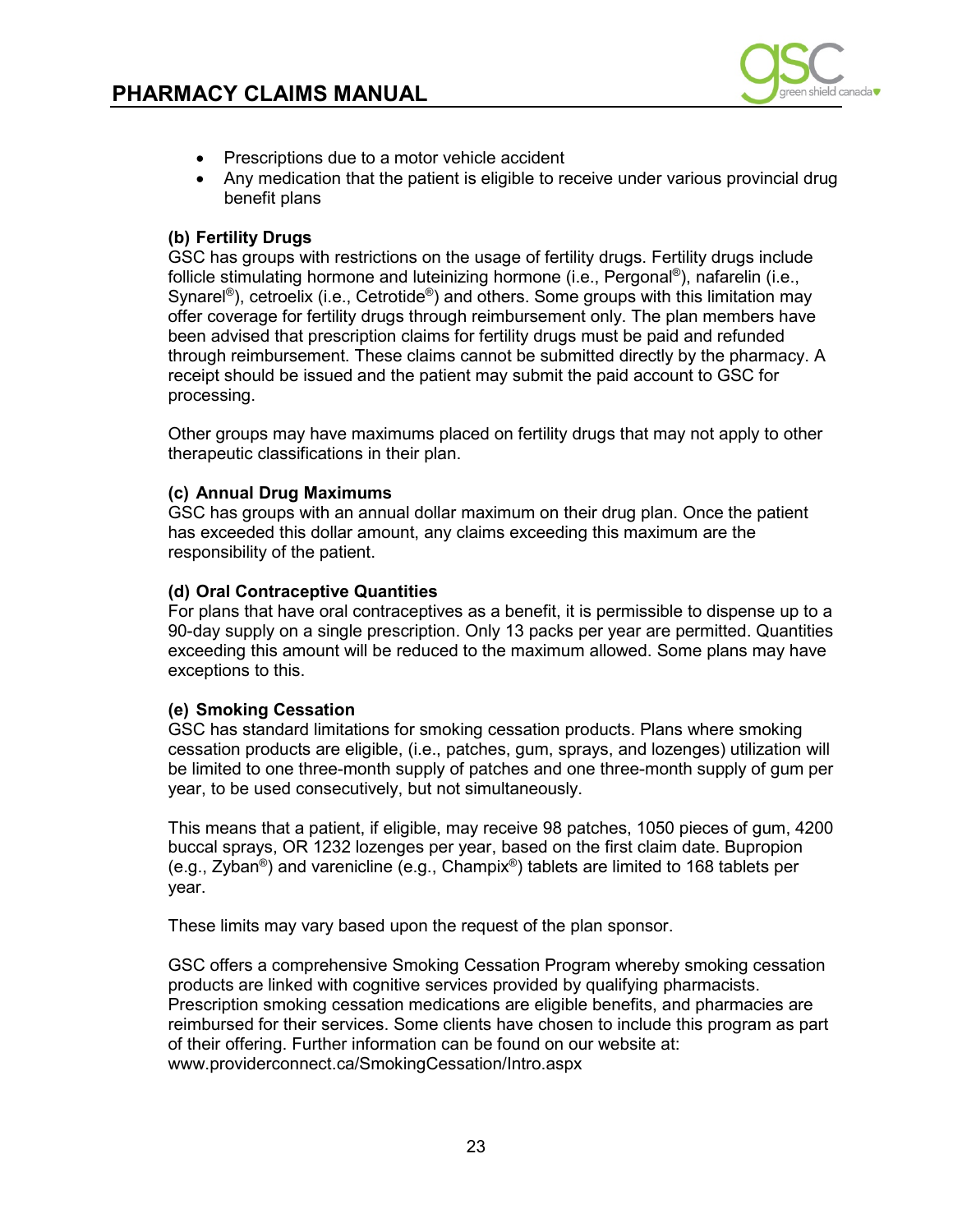

<span id="page-23-0"></span> Vaccine coverage is coordinated with the various provincial and territorial public health agencies. Vaccines are given by public health according to a dosage schedule based on age and gender. At specified age ranges certain vaccines may not be covered by GSC if the individual is able to obtain it from public health. A list of vaccines covered by public health is available from each provincial or territorial health ministry and also from Health Canada.

 The coverage of vaccines by GSC will be determined by a number of factors and may include public health policies, age, gender, and vaccine duration of effect.

### **(g) Methadone for Substance Abuse**

Methadone is to be dispensed using a commercially available product (i.e., Methadose®, Metadol- $D^{\circledast}$ ) and the quantity dispensed must be adjudicated in milliliters (mL). Which commercial product to use is based on the clinical indication of that product's drug monograph. Either one total claim or multiple claims on a single day may be submitted as follows:

- • A total of seven claims (where each claim represents one day of treatment) may be submitted per patient on a single day. Subsequent claims in the same day will deny as duplicate claims.
- • A usual and customary dispensing fee will be paid on the first (witnessed dose) claim each day.
- treatment payment schedule. • Claims for carries will be adjudicated in accordance with GSC's substance abuse
- Each patient receiving methadone is restricted to 365 doses per year.
- • Should you not wish to submit multiple claims per day, one claim of up to seven days may be submitted for the total quantity dispensed.

 **NOTE:** Commercially available methadone products may not be submitted as a compound.

 In certain provinces, methadone stock solution can still be compounded. If that is the case the following may apply until there is a change in that province's or territory's regulation:

- • Only one methadone claim per day may be submitted. However, the claim will The compounding portion of the fee will be a direct function of the number of carries and will increase as the number of days' supply increases. pay for a maximum allowable fee AND a maximum allowable compounding fee.
- • For example, a three-day supply will pay COST + \$9.89 + CMPD FEE, and a the compounding fee will be adjusted to allow for the increase in the number of days supplied. five-day supply will pay COST + \$9.89 + HIGHER CMPD FEE. As stated earlier,
- compounds. If the information submitted online does not coincide with our post-• Methadone claims are subject to audit based on our post-audit analysis of audit of methadone claims, your account will be adjusted accordingly.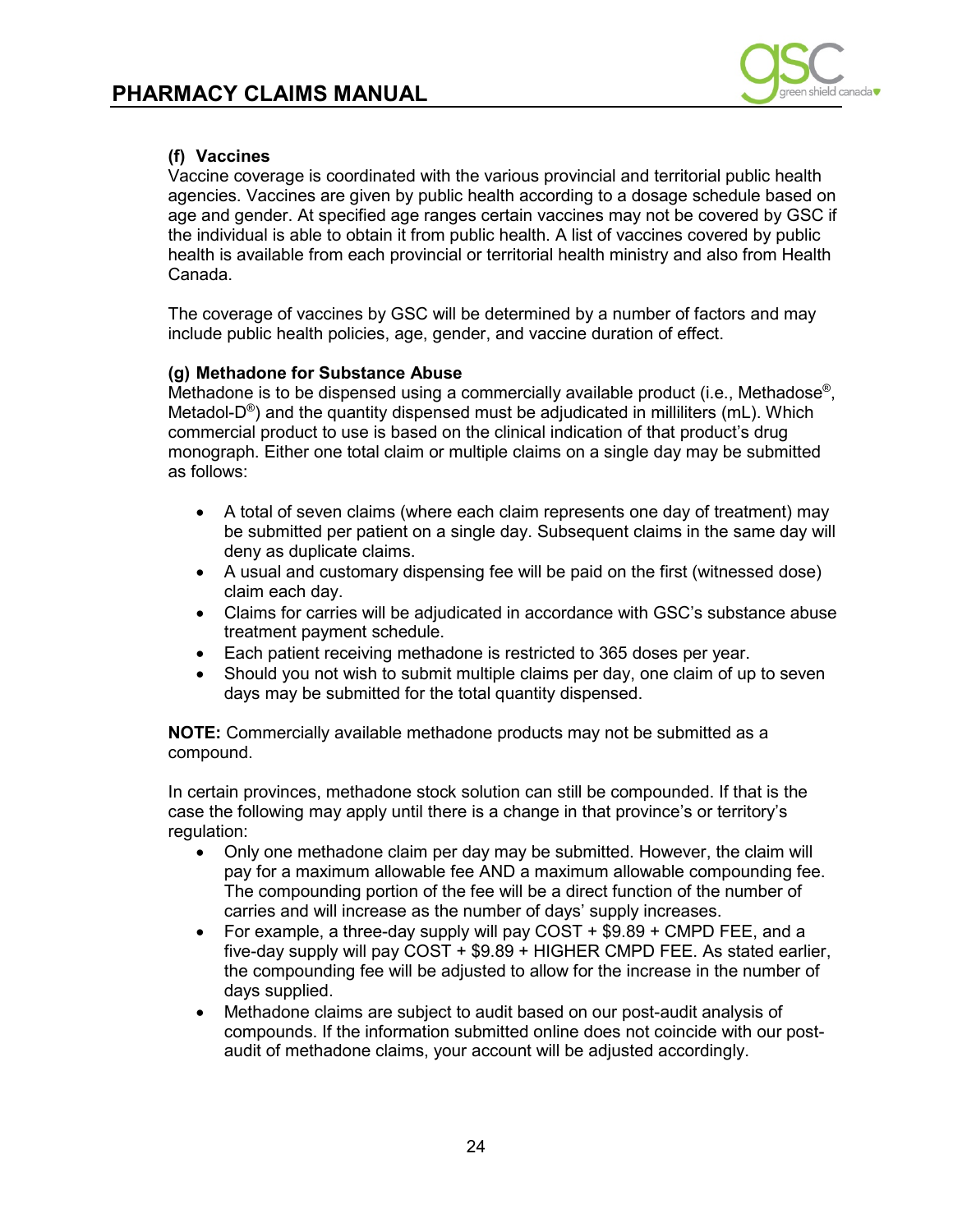

### <span id="page-24-0"></span>**(h) Methadone for Pain or Palliative Care**

Methadone for pain or palliative care must be submitted using a commercially available product (e.g., Metadol<sup>®</sup>). Which commercial product to use is based on the clinical indication of that product's drug monograph.

### **(i) Buprenorphine for Substance Abuse**

Claims for buprenorphine may be submitted as follows:

- • A total of one claim per patient per dosage strength per day may be submitted. The claim should include the witness dose and carry doses. (E.g., for a claim of one witness and 13 carries, one claim of 14 doses for a 14-day supply may be submitted.) Subsequent claims of the same dosage strength in the same day will deny as duplicate claims.
- A usual and customary dispensing fee will be paid on the total claim.

### **(j) Diabetic Test Strips**

GSC's test strip allowances for plan members are as follows:

- Non-insulin dependent diabetics are allowed 600 strips per year (from the first paid claim).
- Insulin-dependent diabetics are allowed 3000 strips per year (from the first paid claim).

### **6.2 Co-Payments and Deductibles**

GSC plans have a variety of co-payment and deductible options.

 A co-payment may be \$0.35 per Rx, \$1.00 per Rx, \$2.00 etc. per Rx, it may be a 10%, 20% or 30% etc., per Rx, of the total Rx price. The co-payment may also be equal to the pharmacy dispensing fee, or be equal to the pharmacy dispensing fee less a specified dollar amount.

 \$50.00, \$100.00 per family) applied annually. This could be either once each calendar year or once each 12 consecutive-month period, beginning from the date of the first prescription in each period, or the effective date of the patient's plan. A deductible may consist of \$10.00, \$15.00, \$25.00, \$50.00 per person (\$20.00, \$30.00,

 The online system advises pharmacists of any applicable co-payments or deductibles. If there is a co-pay or deductible, this amount must be collected at the pharmacy.

 **NOTE:** Provider Agreements prohibit balance billing any amount greater than the adjudicated co-pay, except in limited instances such as Mandatory Product Selection, Maximum Allowable Costs, etc.

### **6.3 Product Selection and No Substitution**

 Ontario Drug Benefit), it is eligible for **"product selection,"** with some exceptions (see When a prescribed product selectable drug is listed in a Provincial Formulary (e.g., below).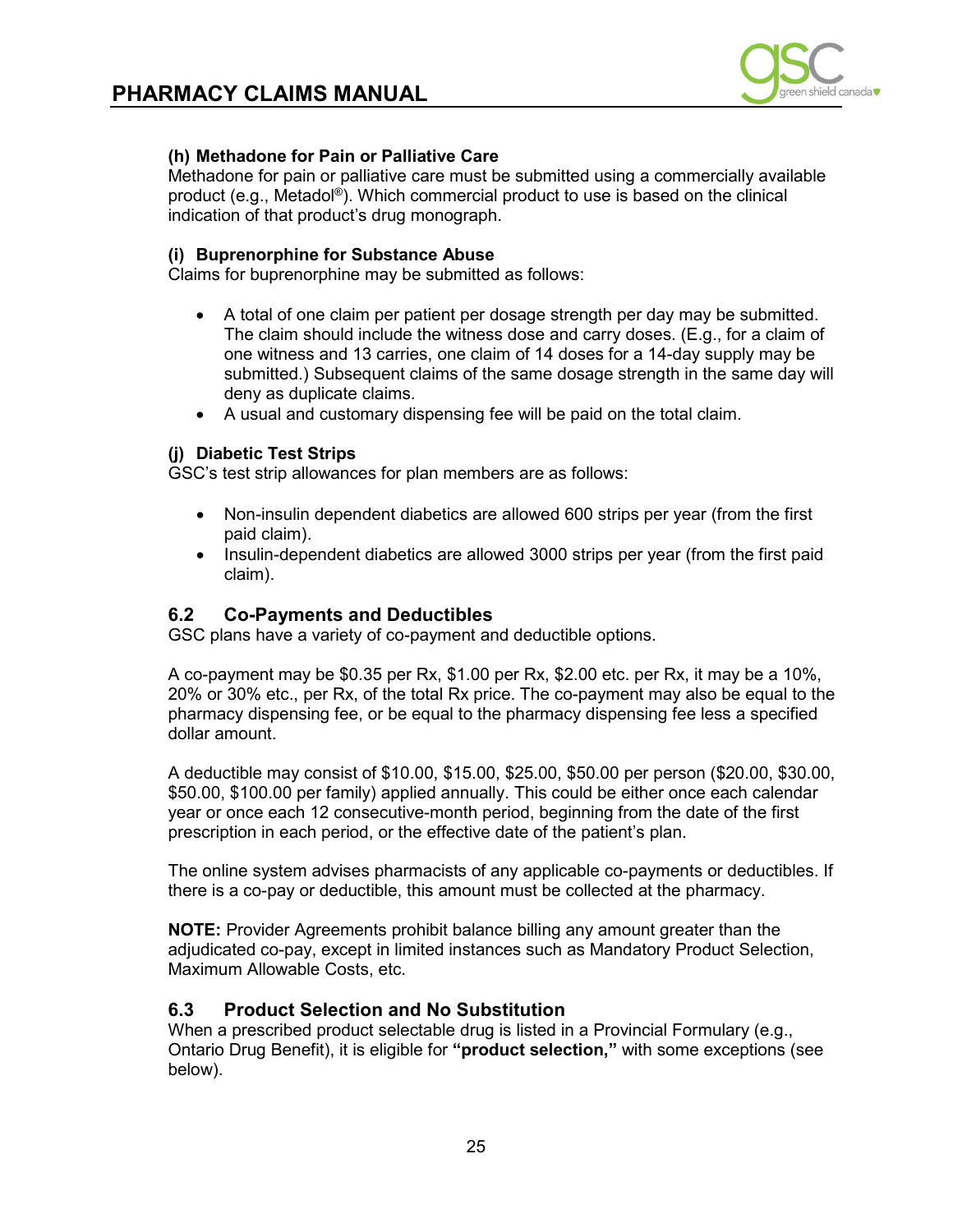

<span id="page-25-0"></span> GSC reimburses the pharmacy at the lowest-priced generic as indicated in the provincial formulary. Some provincial regulations may vary slightly.

There are three standard options for payment based on product selection:

- A plan where either the physician OR patient can request "no substitution."
- • A "physician's choice" product selectable plan which only allows the physician to request "no substitution."
- • A "mandatory product selectable plan" which only allows payment for the lowest price generic regardless of who requests "no substitution."

 When a physician, patient, or pharmacy indicates or requests **"no substitution,"** the following indicators must be entered in the appropriate "no substitution"/product selection field when submitting claims.

| <b>OLTP</b><br>System | <b>Explanation</b>                            |
|-----------------------|-----------------------------------------------|
|                       | Doctor no substitution                        |
| $\mathcal{P}$         | Patient no substitution                       |
| 3                     | • Lowest cost brand in the pharmacy inventory |
| 4                     | <b>Existing Therapy</b>                       |

### **6.4 Enhanced Generic Substitution (EGS)**

Some plan members may be subject to EGS. Regardless of interchangeability, the maximum benefit will be limited to the cost of the lowest-price alternative generic drug. The current list of EGS drugs will be published regularly on providerConnect®. To get to the list, go to [providerConnect.ca,](http://providerconnect.ca/) then go to the menu option "What you Need." Once selected, select "Pharmacy Provider" from the drop-down menu and this will take you to the pharmacy menu. There will be a link under Pharmacy Manuals named Enhanced Generic Substitution. This is where the EGS list can be found.

### **6.5 Frozen Formularies**

 GSC has groups with drug benefits frozen on specific dates. Any "new drug" introduced after that date will not be a benefit of the patient's plan and will be their responsibility.

**New drugs** are defined as any ingredient(s) that received notice of compliance after a specific date OR has a new delivery system (e.g., *Spiriva® Inhalation Capsules* vs Spiriva® Respimat®).

 considered "new," but a *copy*, and would be a benefit. New drugs are chemicals not Please note that a generic equivalent of a previously approved drug would not be previously available for treatment.

 response code of "D1" and a message "DIN/PIN/GP #/SSC not a benefit" will be If a claim is submitted for a drug that is not a benefit due to a frozen formulary, a received and the drug will be the responsibility of the patient.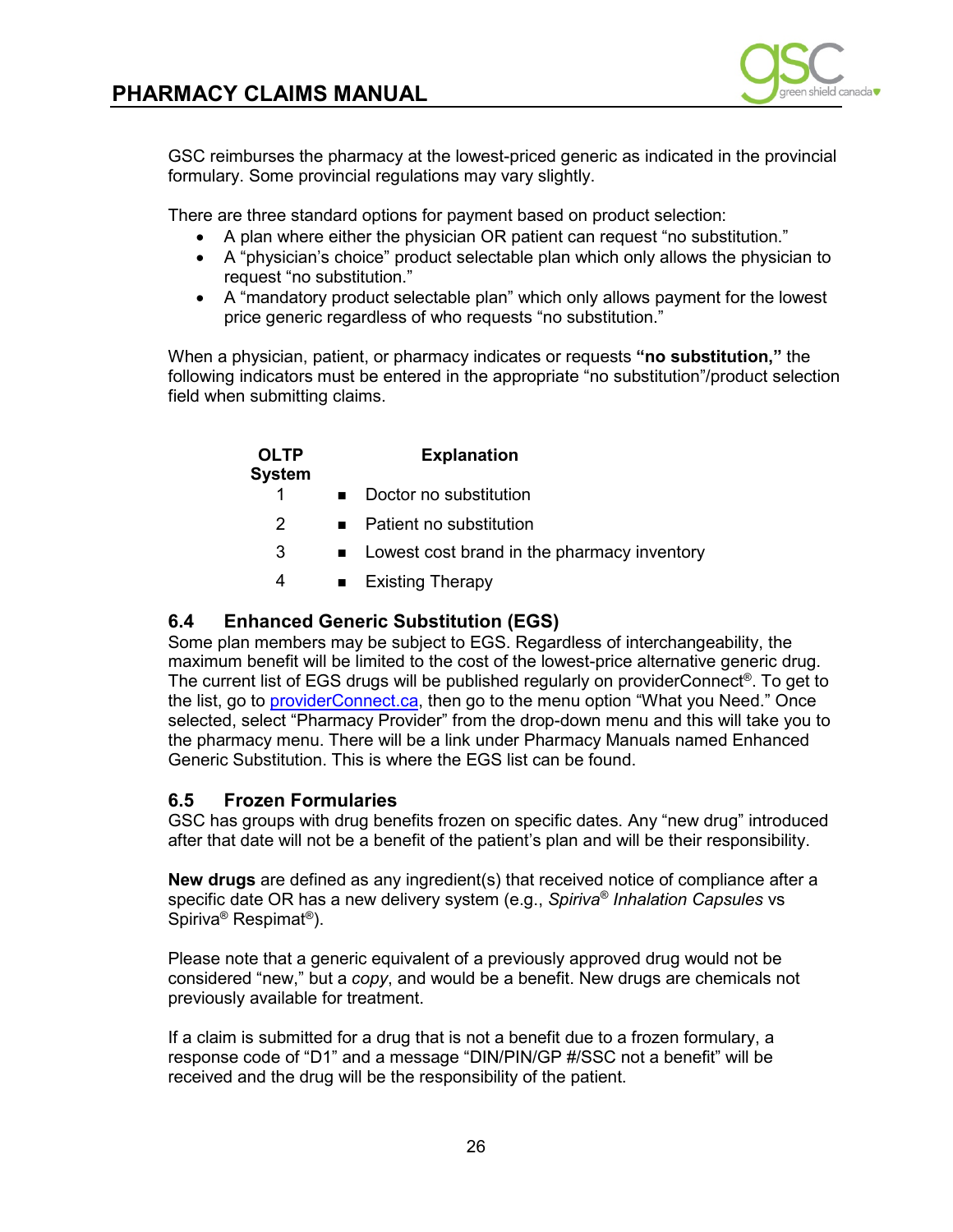

<span id="page-26-0"></span> GSC has groups with drug benefits controlled at specific levels and any "new drugs" will be added only if they are included in the Ontario Drug Benefit Formulary. Drugs may group. Any new drug not included in the plan is the responsibility of the patient. become ineligible if less costly substitutes become available and are removed by the

### **6.7 Tiered Formularies**

 GSC has plans that have a tiered formulary. Drugs are grouped into tiers and assigned a different co-pay on each tier based on the tier the drug product is assigned to on the GSC system. Note that tiers can change at any time, and as such, the individual's reimbursement for a given drug can change with no notice. Notices are not sent out for tier changes.

### **6.8 Managed Formularies**

 GSC also has groups with formularies that include drug products that are benefits only if a patient fits specific medical criteria (exception drugs). If an initial claim is submitted for an exception drug, a response code of "DX" and a message "Drug must be authorized" will be received.

At this point, the pharmacist is able to go into the provider Connect<sup>®</sup> portal and print off the special authorization form the patient requires. To get there, go to [providerConnect.ca,](https://www.providerconnect.ca/) then go to the menu option "What you Need." Once selected, select "Pharmacy Provider" from the drop-down menu and this will take you to the pharmacy menu. There will be a link under Pharmacy Forms named Drug Authorization Forms. Click on this link to access the list of drugs that have special authorization forms that can be printed out.

 Alternatively, the patient can be directed to log into their Plan Member Online Services website account to obtain the form.

 This form is to be completed by the patient and physician and returned to GSC for evaluation. If approved, the claim may be submitted and will be accepted as any other drug claim.

### **6.9 Specialty Drug Preferred Provider Network**

 Some GSC plans will require plan members to obtain certain high cost specialty drugs from specific pharmacies in the preferred provider network (PPN).

 If a claim is being adjudicated by a pharmacy not part of the network, the claim will be denied. The plan member must obtain the medication from the specialty drug PPN. As information on the PPN when approval was given. these medications require prior approval from GSC, the plan member will have received

### **6.10 Maximum Allowable Cost**

 cost-effective drug in the class is used to set the eligible amount that will be reimbursed. The Maximum Allowable Cost (MAC) option sets a maximum dollar amount on the eligible portion of a prescription in a therapeutic class of drugs. The price of the most MAC or Reference Based Pricing may be applicable in all provinces except Quebec.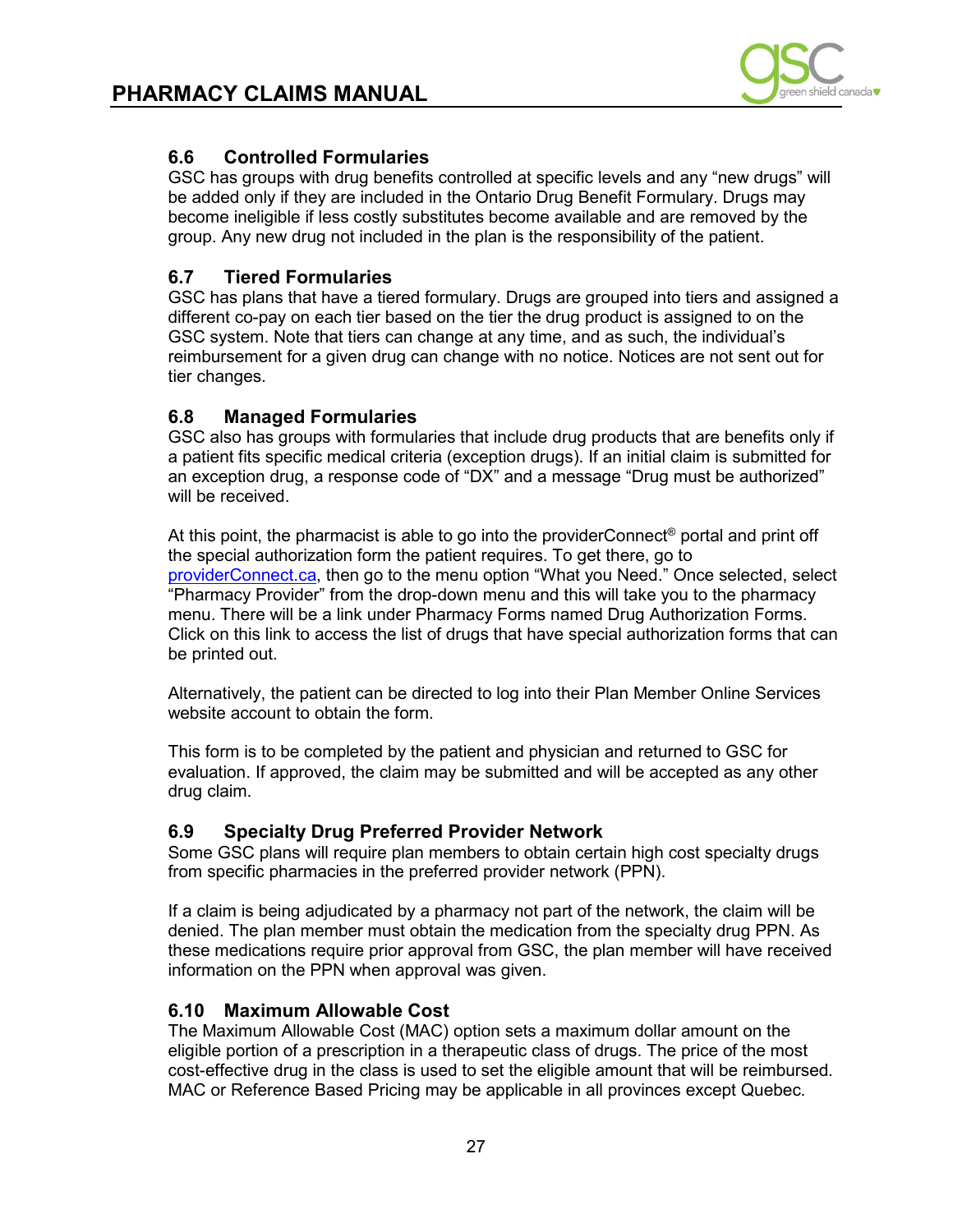

<span id="page-27-0"></span> Currently this option addresses only four high utilization classes of drugs with the possibility of more being added in the future:

- Proton Pump Inhibitors (PPIs) (Losec<sup>®</sup>, Prevacid<sup>®</sup>, Pariet<sup>®</sup>, etc.)
- HMG-CoA Reductase Inhibitors (statins)
- Angiotensin Converting Enzyme Inhibitors (ACEI)
- Angiotensin Receptor Blockers (ARB or ACE II)

 Drug plans may have some or all of these MAC drug classes in their plan design. Other classes of drugs may be incorporated into this pricing arrangement over time.

### **6.11 Unscheduled Products and Natural Health Products**

 Authorities (NAPRA) are non-benefits of most GSC plans. Drug products that are unscheduled by the National Association of Pharmacy Regulatory

 Number (NPN) by Health Canada are non-benefits of *most* GSC plans. Products that are considered Natural Health Products and assigned a Natural Product

### **6.12 Dispensing Fee**

 GSC will pay a professional fee for the dispensing of each prescription. In Ontario, it will average professional fee as determined by GSC. The provincial (base) fee will be used be the lesser of the pharmacist's usual and customary posted fee or the GSC weighted in other provinces. Pharmacies should register their usual and customary fees with GSC's Provider Records Department. In Ontario, each pharmacy's registered fee is used in the calculation of the GSC weighted average professional fee.

### **6.13 Dispensing Quantities & Fees Based on Days Supply**

Prescription claims will be processed in the amount prescribed, up to a maximum of 100 days' supply. The allowed fee will be paid in accordance with the provincial fee schedules.

 An exception to the above for vacation supplies will be allowed to a maximum of 183 days. GSC will reimburse fees for supplies exceeding 100 days to 183 days as follows:

| Fee that can be claimed |
|-------------------------|
| 1 $1/3$ Fees            |
| 1 2/3 Fees              |
| 2 Fees                  |
|                         |

 Please note, to qualify for multiple dispensing fees, it is essential that the number of based on one dispensing fee. In addition, the intervention code "MV" should be used to days' supply is indicated on the claim submission. If left blank, payment will be made identify the claim as a vacation supply and as an exception to the standard 100-day supply limitation.

### **6.14 Ingredient Cost**

 The cost of ingredients is defined as the cost published or paid by any provincial drug plan, or the net cost price published by the manufacturer (manufacturer list price or MLP)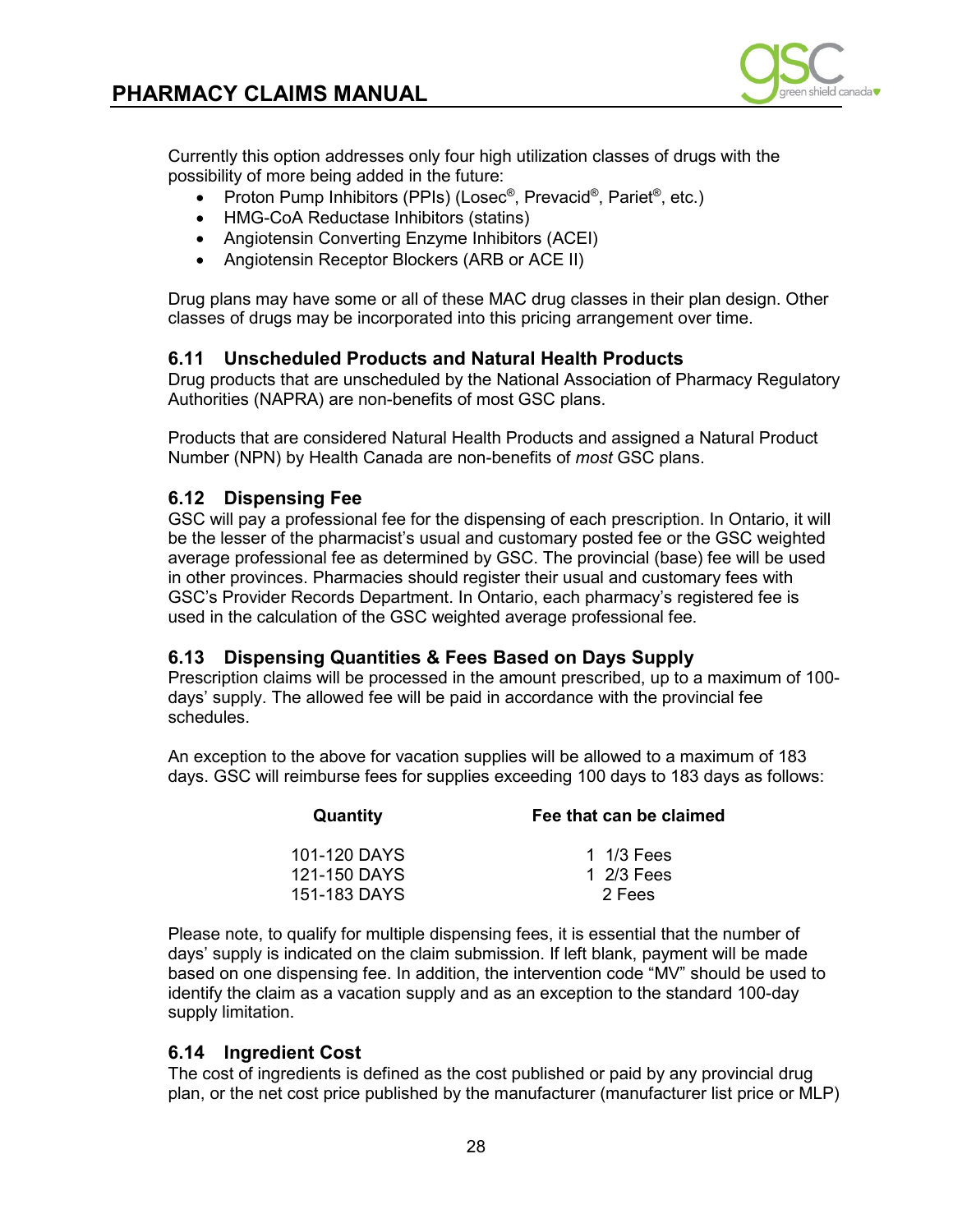

<span id="page-28-0"></span> per cent. GSC considers all other factors to be covered by the dispensing fee. plus 10 per cent, or the wholesale cost price published by the manufacturer plus 12.5

For Ontario only:

 Brand-name drugs will be reimbursed at 15 per cent above manufacturer list price and generic drugs will be reimbursed at 10 per cent above manufacturer list price.

### **6.15 Maximum Time to Submit Claims**

 Claims can be submitted or reversed for online or manual processing for up to 12 months after the initial date of service.

### **6.16 Lost, Stolen, or Incorrect Use of Prescription Medicine**

 GSC considers the initial dispensing of a prescription to be the responsibility of the plan, responsibility to safeguard that medication against breakage, theft or damage, or and payment is made accordingly. However, it is the plan member's (patient's) incorrect use. The replacement of such medicine is the responsibility of the patient.

### **6.17 Deferred Payment Claims**

 plan member pays the pharmacy, and then plan member receives reimbursement from The GSC Deferred Payment Plan requires the pharmacy to submit the claim online, the GSC. The steps in this plan design are:

- a) The pharmacy submits the claim online to GSC for adjudication.
- b) The pharmacy will see a response code "QJRC" which stands for: QJ – Deferred payment; patient to pay pharmacists RC – Transmitted to insurer
- c) The plan member pays the pharmacy in full.
- d) The plan member's reimbursement will be processed by GSC on the fifth pharmacy to reverse the claim if needed. calendar day after the claim is submitted. A four-day hold is in place to allow the

 It is important to note that individuals who have secondary coverage will have to wait for a claim statement to be issued by GSC before submitting manually to the secondary plan.

### **6.18 Specialty Provincial Drug Program Integration**

 GSC integrates benefits with specialty provincial drug programs that may be available in claims are adjudicated through the provincial specialty program first for each plan each province. Pharmacies should be aware of the programs available and ensure that member that qualifies for the program.

### **7. NON-SUBMISSABLE CLAIMS**

### **7.1 Plan Member Reimbursement Only**

 GSC has plan member reimbursement only plans. Plan members enrolled in these plans must pay for their prescriptions and submit their claims directly to GSC for processing.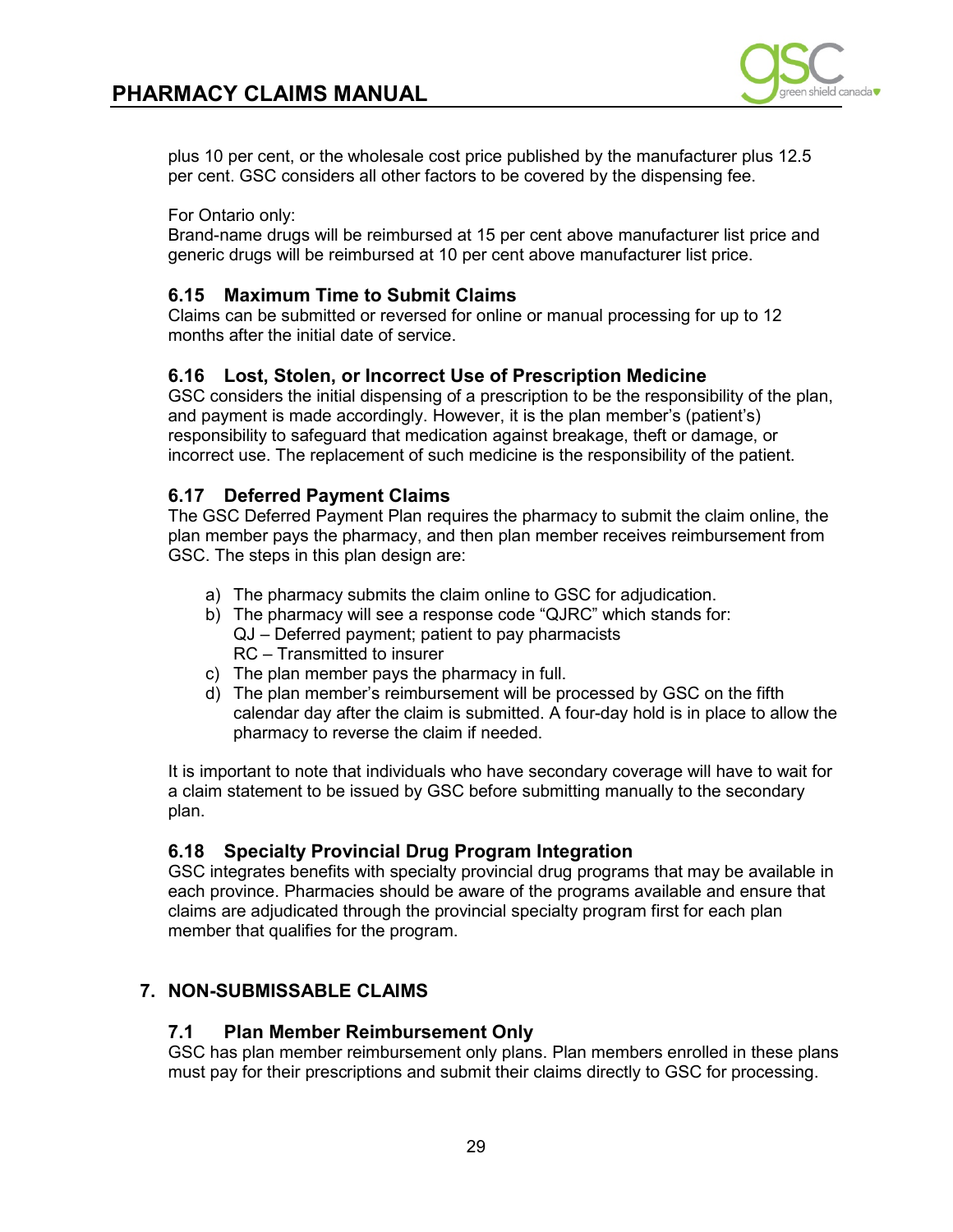

<span id="page-29-0"></span>only plans. Pharmacies cannot submit claims directly to GSC for plan members with reimbursement

only plans.<br>The usual computer generated prescription receipts are adequate for such claims. Claims for extemporaneous compounds must identify the ingredients.

### **8. PRESCRIPTION RECEIPTS FOR PATIENTS WHO PAY CASH**

 To assist your customers when they submit your prescription receipts for processing, please provide the following information:

- $\bullet$ the dollar amount paid
- $\bullet$ • the drug name and DIN
- $\bullet$ strength of medication
- quantity dispensed
- $\bullet$ • prescription number
- pharmacy name and address
- compound ingredients (if possible)

**Please note that cash register receipts or copies of credit or debit card transactions alone are not acceptable.** 

### **9. CLAIMS SUBMISSION REVIEW**

 existing GSC plan. GSC reserves the right to audit or conduct a review of any claims pharmacy, plan member, or the service provider. Each pharmacy must therefore keep accurate and complete records that should at a minimum allow GSC to verify the identity and address of the plan member, the prescription, the equipment or supplies provided, the retail dollar amount, the date on which the request for the prescription, equipment, or supplies was provided, and the date on which the prescription, equipment, or supplies were dispensed to the plan member. If GSC determines during an audit or review of the accurate, GSC may reverse any payment made and credit the reversal against future amounts owed or seek re-payment. GSC will advise the pharmacy of the specific All prescription drug and medical equipment claims submitted must be authentic and accurate and relate to a product that has been dispensed to a plan member under an submitted by a pharmacy or a service provider either before or after payment. This audit or review may include steps to obtain documentation or verification from either the submission that the claim as submitted cannot be verified, is not authentic, or is not reversals and reserves the right to terminate direct or other submission privileges at any time.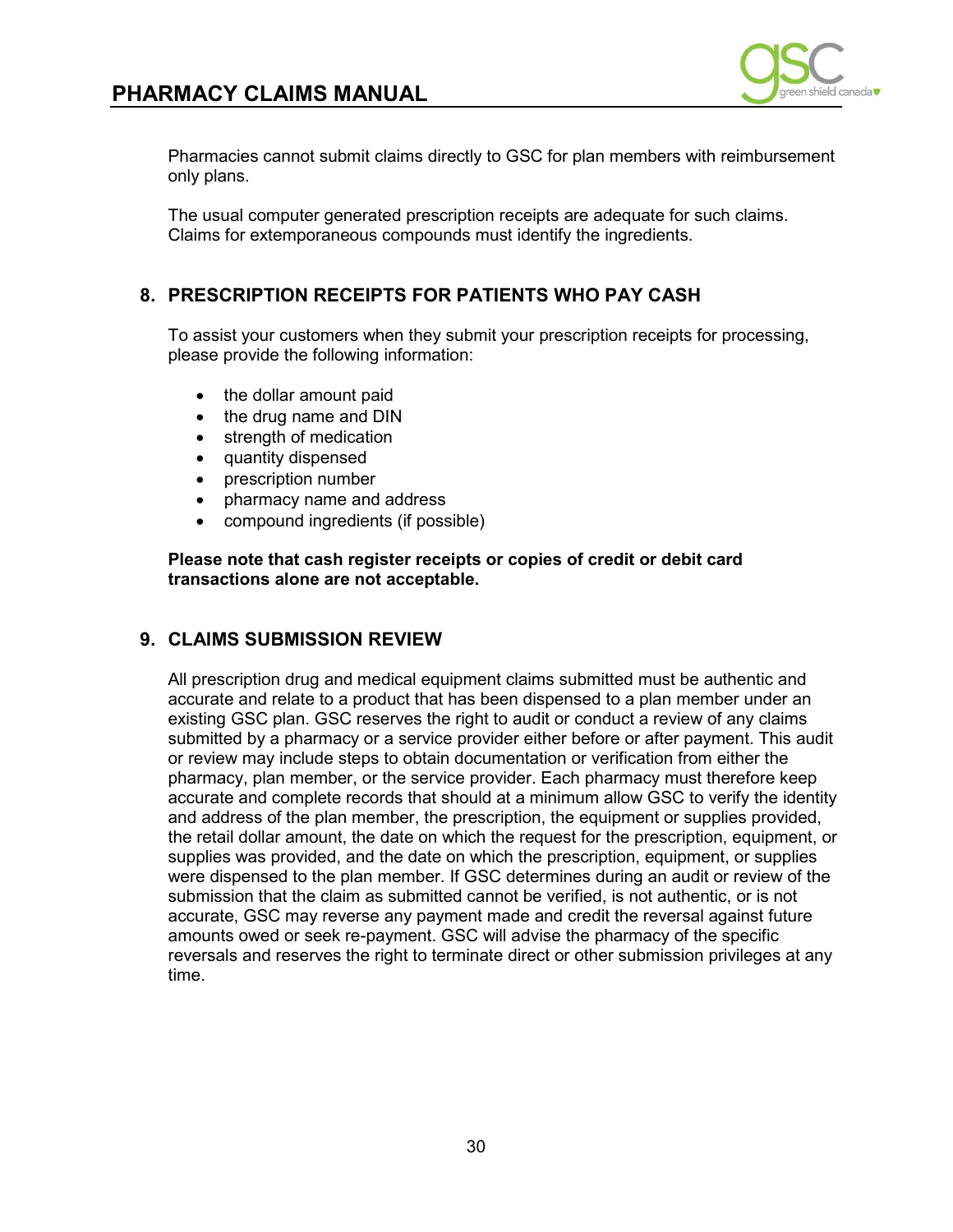

## <span id="page-30-0"></span> **PHARMACY CLAIMS MANUAL APPENDIX I – Pharmacy Claim Submission Agreement**

The Pharmacy Claim Submission Agreement is generated electronically on providerConnect®. Visit the website at [providerconnect.ca](http://providerconnect.ca/) and go to the menu option "Provider Registry." Once selected, select "Pharmacy" from the drop-down menu and this will take you to a fillable form. The complete website address is:

[www.providerconnect.ca/ProviderEnrolment/PharmacyAccount.aspx](http://www.providerconnect.ca/ProviderEnrolment/PharmacyAccount.aspx) 

 Fill out all the information requested on the form and click on submit. The system will generate a Provider of Service Agreement based on the information on the form. You will then be able to print out the agreement on paper.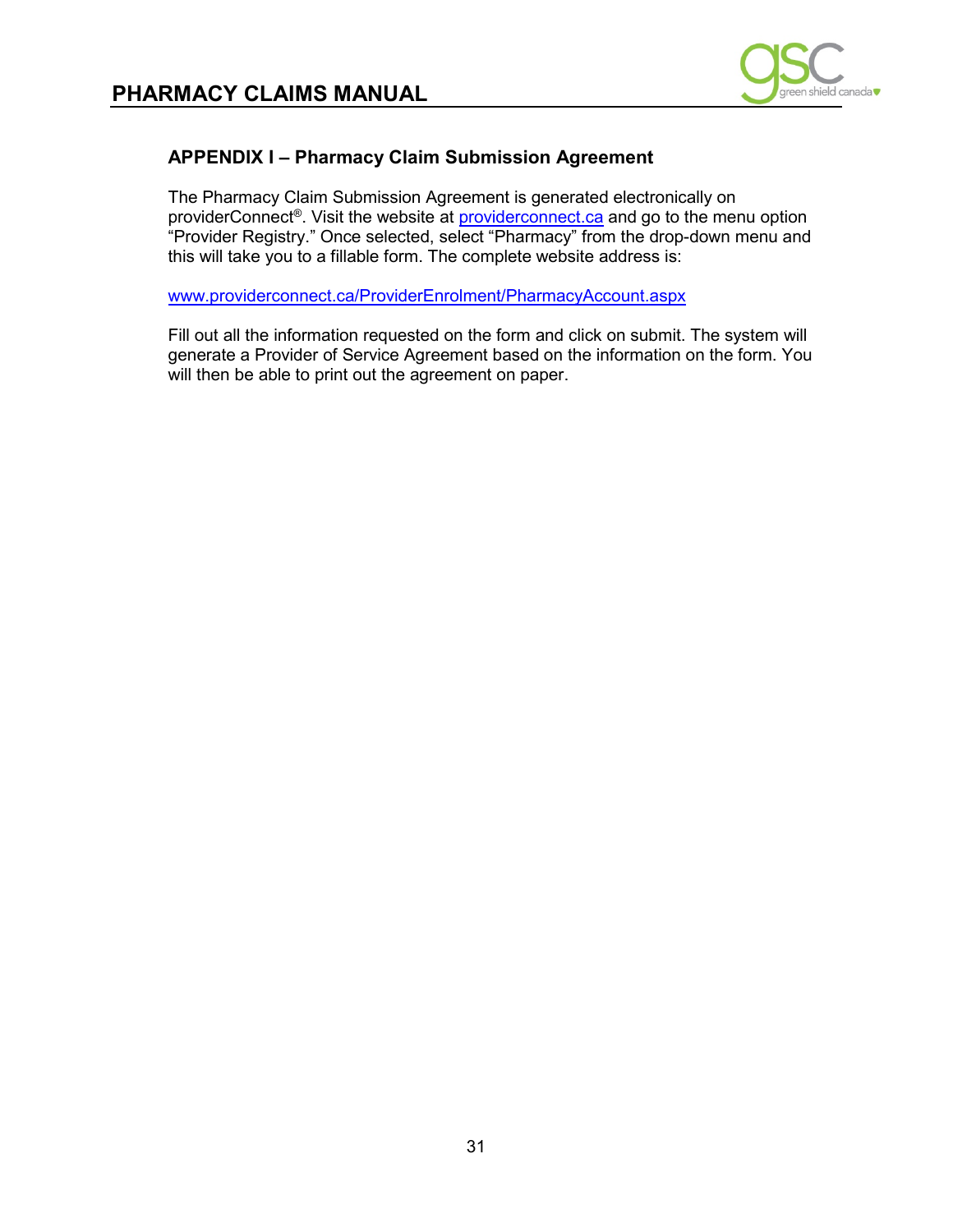

# <span id="page-31-0"></span>**PHARMACY CLAIMS MANUAL<br>
APPENDIX II – PINs and PseudoPINs**

Selected PINs and pseudoPINs are available from the providerConnect<sup>®</sup> website.

To get to the list, go to <u>providerconnect.ca</u>, then go to the menu option "What you Need". Once selected, select "Pharmacy Provider" and this will take you to the pharmacy menu. There will be a link under Pharmacy Manuals called Frequent Used PINs for Billing Purposes. Click on this link to download the latest list. Purposes. Click on this link to download the latest list.<br>
32